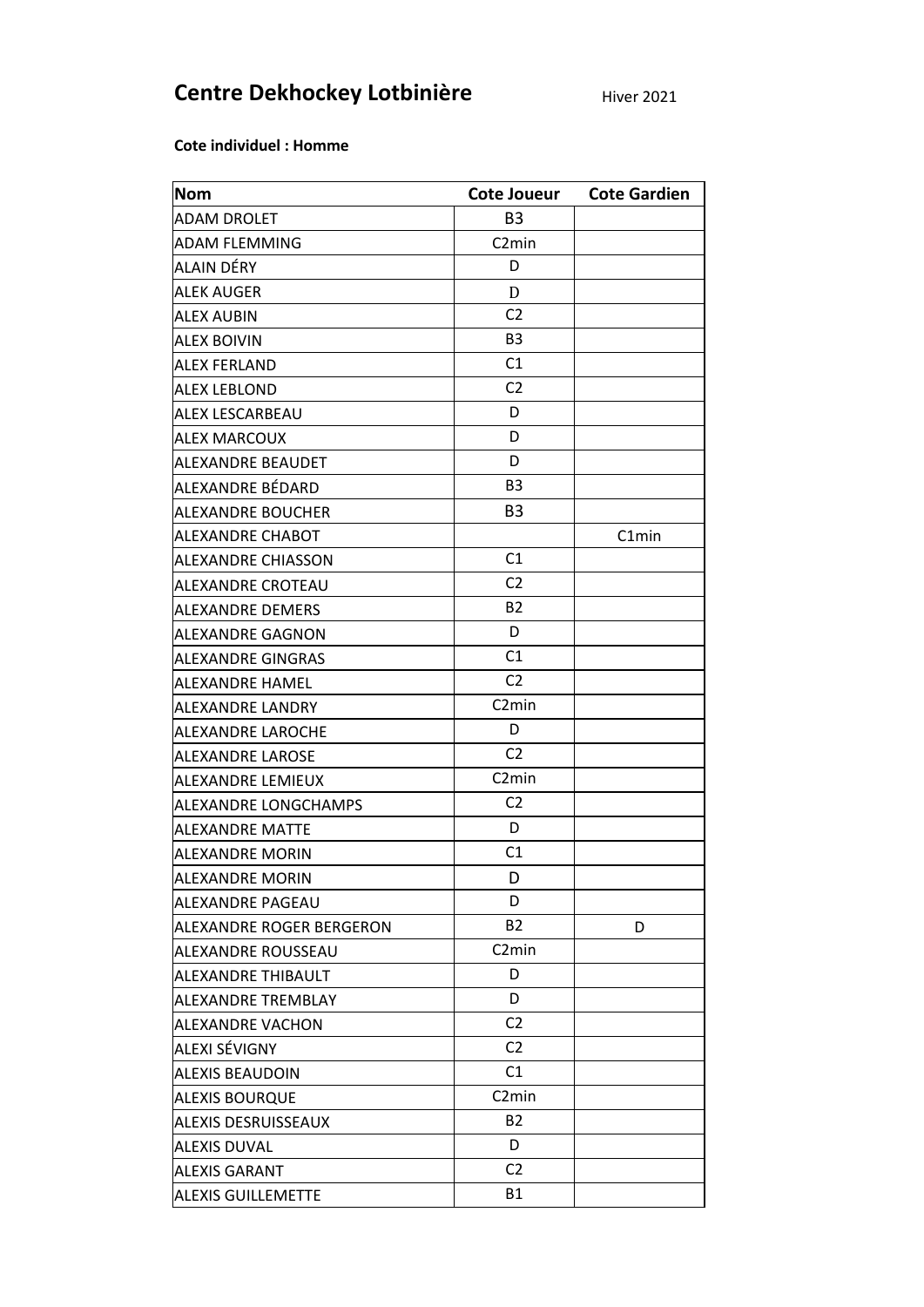| <b>ALEXIS IOUALALEN</b>       | D                  |                |
|-------------------------------|--------------------|----------------|
| ALEXIS LAVERDIÈRE             | C1                 |                |
| <b>ALEXIS LEMAY</b>           | D                  |                |
| ALEXIS ROUSSEAU               | C1                 |                |
| <b>ALEXIS ROY</b>             |                    | D              |
| ANDRÉ BRICAULT                | D                  |                |
| ANDRÉ HOUDE                   | D                  |                |
| <b>ANDRE PATRY</b>            | D                  |                |
| <b>ANDRE THIBEAULT</b>        | D                  |                |
| ANDRÉLUC LAROCHE              | D                  |                |
| <b>ANTHONY BERGERON</b>       | B <sub>3</sub>     |                |
| ANTHONY CÔTÉ                  | C <sub>2</sub> min |                |
| <b>ANTHONY GAGNÉ</b>          | D                  |                |
| <b>ANTHONY GENEST</b>         | <b>B1</b>          |                |
| <b>ANTHONY LAMONTAGNE</b>     | C <sub>2</sub>     |                |
| <b>ANTHONY LAROCHE</b>        | C <sub>2</sub> min |                |
| <b>ANTHONY LEMAY</b>          | B <sub>3</sub>     |                |
| <b>ANTHONY MORIN</b>          | C <sub>2</sub>     |                |
| <b>ANTHONY PERREAULT</b>      |                    | D              |
| ANTHONY SÉGUIN                | C <sub>2</sub>     |                |
| <b>ANTHONY THÉBERGE</b>       | D                  |                |
| <b>ANTOINE ABEL</b>           | D                  |                |
| <b>ANTOINE BEAUDET</b>        | D                  |                |
| <b>ANTOINE BERGERON</b>       | D                  |                |
| <b>ANTOINE BOLDUC</b>         | <b>B2</b>          |                |
| <b>ANTOINE DEMERS</b>         | B <sub>3</sub>     |                |
| <b>ANTOINE DESROCHERS</b>     | D                  |                |
| <b>ANTOINE DION</b>           |                    | C <sub>1</sub> |
| ANTOINE LALIBERTÉ             | C <sub>2</sub> min |                |
| <b>ANTOINE LAMONTAGNE</b>     | C <sub>2</sub>     |                |
| <b>ANTOINE LAROCHE</b>        | C1min              |                |
| <b>ANTOINE LECLERC</b>        | D                  |                |
| <b>ANTOINE LEMIEUX</b>        | D                  |                |
| <b>ANTOINE MICHAUD</b>        | C <sub>2</sub>     |                |
| <b>ANTOINE POIRIER</b>        | C1                 |                |
| ANTOINE RANCOURT              | C <sub>2</sub> min |                |
| <b>ANTOINE TALBOT FILLION</b> | C1                 |                |
| <b>ANTOINE WEISSMULLER</b>    | C <sub>2</sub>     |                |
| ANTONY BELANGER               | C <sub>2</sub>     |                |
| <b>BEN LORD</b>               |                    | C1             |
| BENJAMIN BÉLANGER             | B <sub>3</sub>     |                |
| <b>BENJAMIN CAR</b>           | D                  |                |
| <b>BENJAMIN DROLET</b>        | C <sub>2</sub> min |                |
| <b>BENJAMIN LAROCHELLE</b>    | C <sub>2</sub>     |                |
| BENJAMIN MARTINEAU            | C <sub>2</sub> min |                |
| <b>BENOIT ARGUIN</b>          | C <sub>2</sub>     |                |
|                               |                    |                |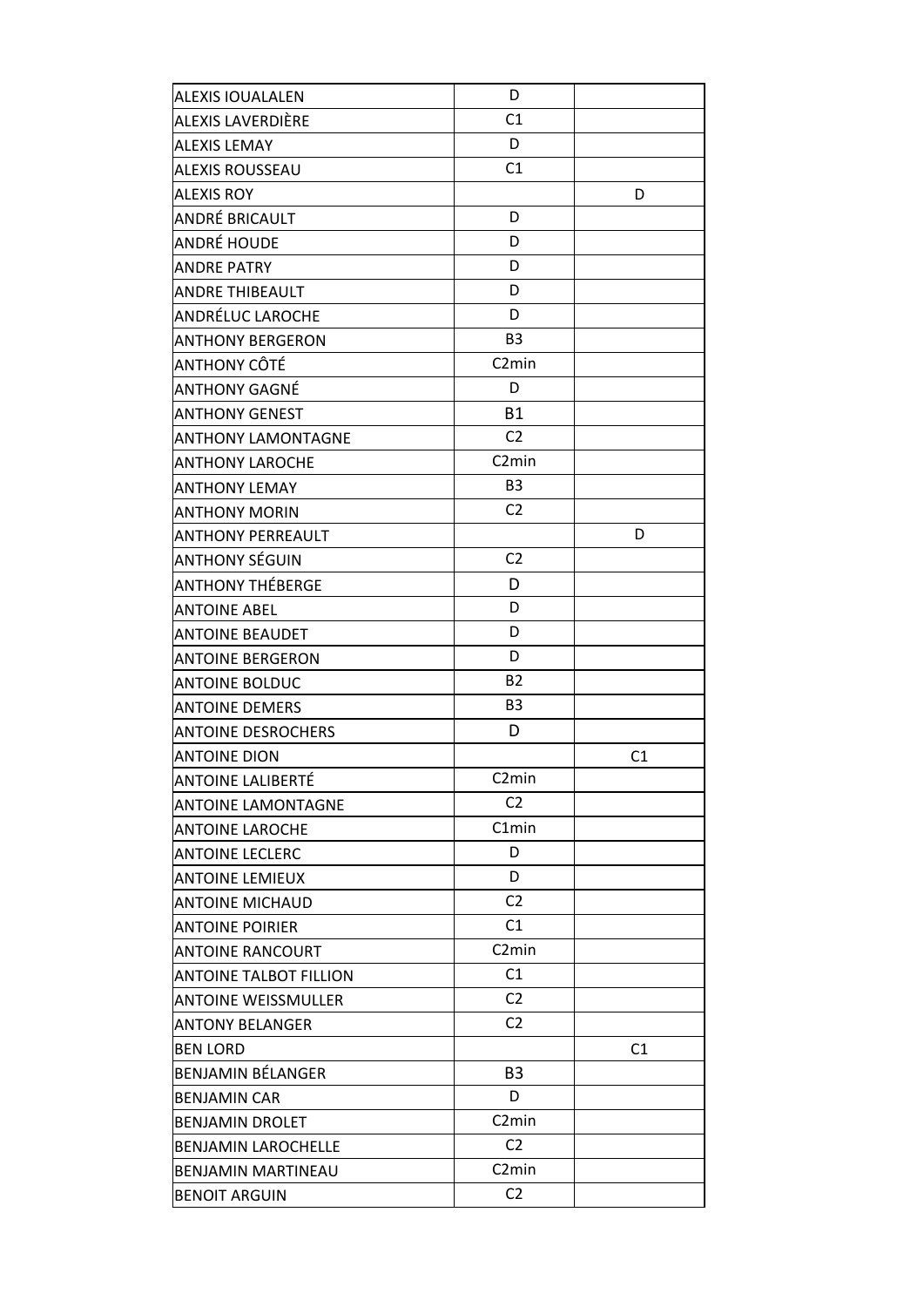| <b>BENOIT CARRIER</b>                  | C1min              |                    |
|----------------------------------------|--------------------|--------------------|
| <b>BENOIT DUCHESNE</b>                 | D                  |                    |
| <b>BENOIT LAMONTAGNE</b>               | C <sub>2</sub>     |                    |
| <b>BERNARD LEMAY</b>                   | B <sub>3</sub>     |                    |
| <b>BILLY GINGRAS</b>                   |                    | C <sub>2</sub> min |
| <b>BRYAN COTÉ</b>                      | <b>B2</b>          |                    |
| <b>BRYAN LATREILLE</b>                 | C <sub>2</sub>     |                    |
| <b>CARL FORTIER</b>                    | C <sub>2</sub>     |                    |
| CARL LABRECQUE                         | D                  |                    |
| <b>CARL LANDRY</b>                     | C1                 |                    |
| <b>CARL LECOURS</b>                    |                    | C <sub>2</sub>     |
| <b>CARL PILOTE</b>                     | C1                 |                    |
| <b>CARL POURCHELLE</b>                 | C1                 |                    |
| CARL STE-CROIX                         | C1                 |                    |
| <b>CEDRIC BLAIS</b>                    | D                  |                    |
| CÉDRIC GAGNÉ                           | <b>B1</b>          |                    |
| <b>CEDRIC PARE</b>                     | C <sub>2</sub>     |                    |
| CÉDRIC PARÉ                            | <b>B1</b>          |                    |
| <b>CEDRIK GINGRAS</b>                  | C <sub>2</sub>     | C <sub>2</sub>     |
| CÉDRIK THIBAULT                        | D                  |                    |
| CHARLE-ÉTIENNE BRAULT                  | C <sub>2</sub>     |                    |
| <b>CHARLES BIBEAU</b>                  | C1                 |                    |
| <b>CHARLES BOISVERT</b>                | C <sub>2</sub>     |                    |
| <b>CHARLES CAYER</b>                   |                    | C <sub>2</sub>     |
| <b>CHARLES CLAVET</b>                  | C <sub>2</sub>     |                    |
| <b>CHARLES DEMERS</b>                  | C1                 |                    |
| <b>CHARLES DESROCHERS</b>              | D                  |                    |
| <b>CHARLES DRAPEAU</b>                 | C <sub>2</sub>     |                    |
| CHARLES LAROCHEL                       | D                  |                    |
| <b>CHARLES LECLERC</b>                 | D                  |                    |
| <b>CHARLES LEMAY</b>                   | D                  |                    |
| <b>CHARLES MARANDA</b>                 | C <sub>2</sub> min |                    |
| <b>CHARLES MATHIEU</b>                 | <b>B1</b>          |                    |
| <b>CHARLES OUELLET</b>                 | D                  |                    |
| <b>CHARLES ST-MAURICE</b>              | D                  |                    |
| CHARLES-ANDRÉ CÔTÉ                     | C <sub>2</sub>     |                    |
| <b>CHARLES-ANTOINE BERGERON</b>        | D                  |                    |
| <b>CHARLES-ANTOINE BOUCHARD-LANGEV</b> | D                  |                    |
| CHARLES-EDOUARD AUBERT                 | C1                 |                    |
| <b>CHARLES-OLIVIER RODRIGUE</b>        |                    | D                  |
| CHARLES-WILLIAM CÔTÉ                   | C1min              | D                  |
| CHARLES-WILLIAM GAGNÉ                  | C1min              |                    |
| <b>CHARLIE ST-ONGE</b>                 | C1min              |                    |
| <b>CHRISTIAN GAGNÉ</b>                 | D                  |                    |
| <b>CHRISTIAN MARTINEAU</b>             | C <sub>2</sub>     |                    |
| <b>CHRISTIAN THIBAULT</b>              | D                  |                    |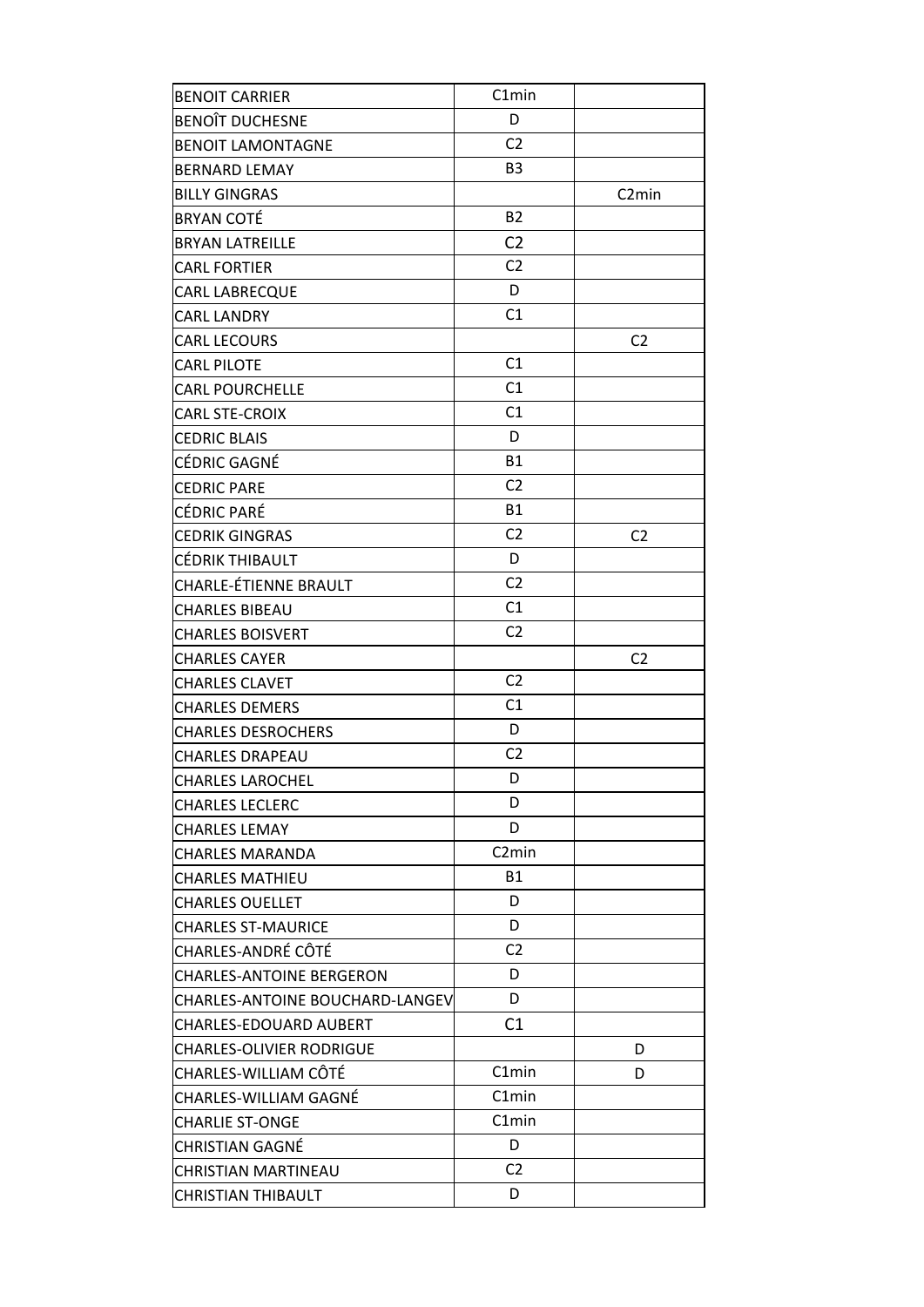| <b>CHRISTIAN VACHON</b>    | C2                 |                |
|----------------------------|--------------------|----------------|
| <b>CHRISTOPHER DAIGLE</b>  | C1min              |                |
| <b>CHRISTOPHER LACOMBE</b> | C1                 |                |
| <b>CHRISTOPHER LAMBERT</b> | C <sub>2</sub>     |                |
| <b>CHRISTOPHER LINTEAU</b> |                    | D              |
| <b>CHRISTOPHER MARIN</b>   | C <sub>2</sub> min | C1min          |
| CHRISTOPHER PARÉ-TURCOTTE  | C <sub>2</sub>     |                |
| <b>CHRISTOPHER TURGEON</b> | B <sub>3</sub>     |                |
| <b>CHRYSTOPHER DAIGLE</b>  | C <sub>2</sub>     | B <sub>3</sub> |
| <b>CLAUDE PLANTE</b>       | D                  |                |
| <b>DALE GAGNON</b>         | D                  |                |
| DALE THIBEAULT             | C <sub>2</sub>     |                |
| <b>DANICK AUGER</b>        | D                  |                |
| <b>DANIEL BEAULIEU</b>     | C1                 |                |
| <b>DANIEL BILODEAU</b>     | D                  |                |
| <b>DANIEL JAMES</b>        | C <sub>2</sub>     |                |
| <b>DANIEL LECLERC</b>      | C <sub>2</sub> min |                |
| <b>DANIEL MALTAIS</b>      | D                  |                |
| DANIEL ST-AMANT            |                    | D              |
| DANNY BÉLANGER             | D                  |                |
| <b>DANY MARIN</b>          | C <sub>2</sub>     |                |
| <b>DANY MARTINEAU</b>      | D                  |                |
| <b>DANY ROUILLARD</b>      | C <sub>2</sub>     |                |
| <b>DANY THERRIEN</b>       | C <sub>2</sub>     |                |
| DANYEL CHAREST             | D                  |                |
| <b>DARREN ARSENEAU</b>     | C <sub>2</sub>     |                |
| DARYL MONTMINY             | C <sub>2</sub>     |                |
| <b>DAVE DUBOIS</b>         | C <sub>2</sub> min |                |
| DAVE HOUDE                 | D                  |                |
| <b>DAVE LAROCHE</b>        | C1                 |                |
| <b>DAVE LEGENDRE</b>       | C <sub>2</sub> min |                |
| <b>DAVE LEMAY</b>          | D                  |                |
| <b>DAVID BELANGER-CYR</b>  | D                  |                |
| DAVID BRÛLÉ                | C1                 |                |
| <b>DAVID DUROCHER</b>      | C <sub>2</sub> min |                |
| DAVID LAMONTAGNE           | C <sub>2</sub>     |                |
| <b>DAVID LAROCHE</b>       | C <sub>2</sub> min |                |
| <b>DAVID LIZOTTE</b>       | C1                 |                |
| <b>DAVID MAROIS</b>        | C <sub>2</sub> min |                |
| DAVID MARTINEAU            |                    | C1             |
| <b>DAVID POLISENO</b>      | C1                 |                |
| DAVID PREVEREAU            | C <sub>2</sub>     | C <sub>2</sub> |
| DAVID PRONOVOST            | C <sub>2</sub>     |                |
| <b>DAVID RENAUD</b>        | C1min              |                |
| DAVID RENÉ                 | D                  |                |
| <b>DAVID ST-GELAIS</b>     | D                  |                |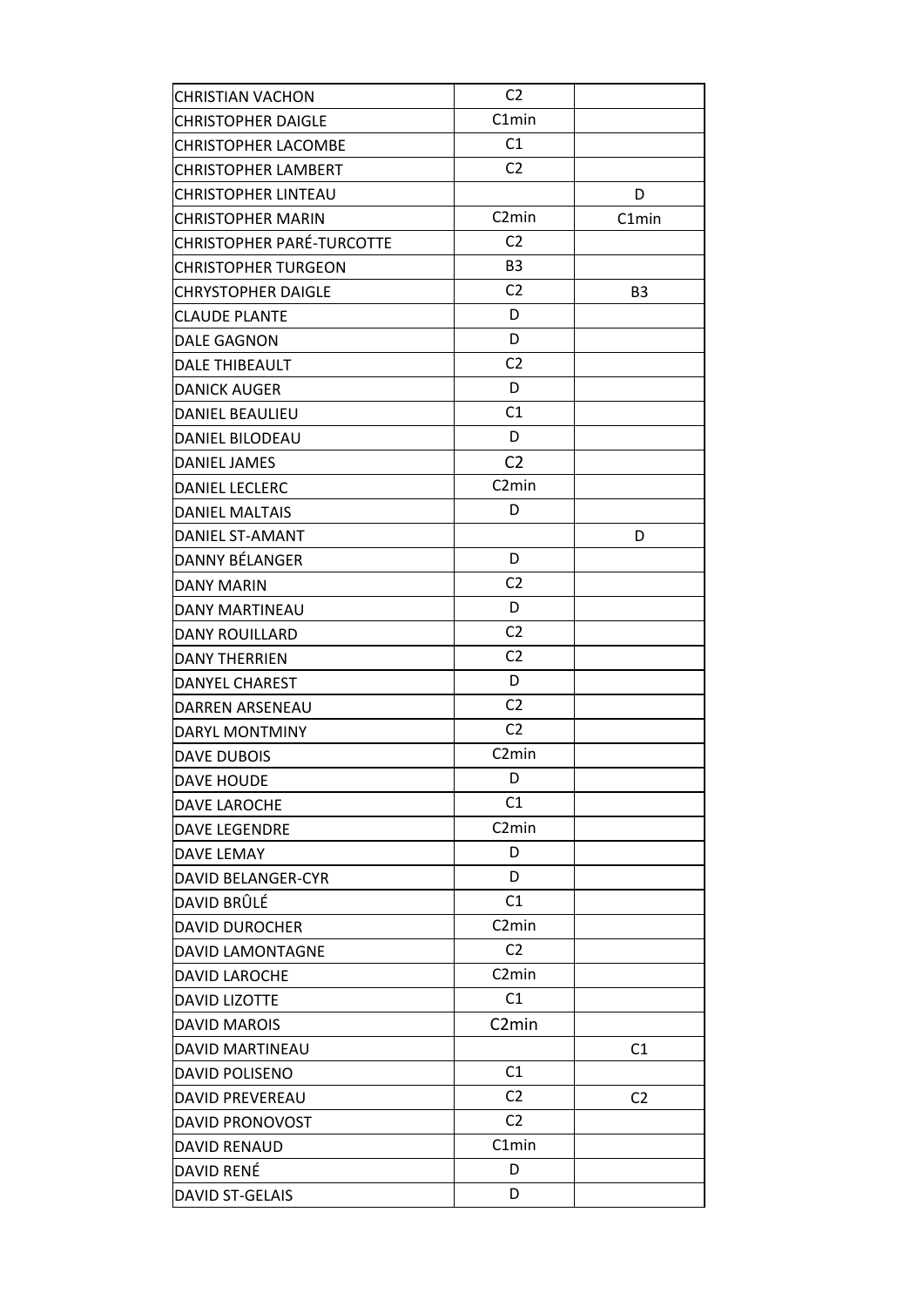| <b>DAVID THIVIERGE</b>        | C <sub>2</sub> min |                    |
|-------------------------------|--------------------|--------------------|
| <b>DAVID VACHON</b>           | C <sub>2</sub>     |                    |
| DAVID VACHON                  | C <sub>2</sub> min |                    |
| <b>DAVY NOEL</b>              | <b>B2</b>          |                    |
| <b>DAWSON POULIOT</b>         | C <sub>2</sub>     |                    |
| <b>DENIS BEAUDOIN</b>         | D                  |                    |
| <b>DERECK BELANGER</b>        | D                  |                    |
| <b>DERECK GIRARD</b>          | D                  | D                  |
| <b>DERECK TURMEL</b>          | D                  |                    |
| DEREK DUCHESNEAU              | C <sub>2</sub>     |                    |
| <b>DEREK NOEL</b>             | C <sub>2</sub>     |                    |
| <b>DIDIER LANDRY</b>          | D                  |                    |
| DOMINIC BILODEAU              | C <sub>2</sub> min |                    |
| <b>DOMINIC DORE</b>           | D                  | D                  |
| <b>DOMINIC FONTAINE</b>       | D                  |                    |
| <b>DOMINIC MERCIER</b>        | D                  |                    |
| <b>DOMINIC TURCOTTE</b>       |                    | B <sub>3</sub>     |
| DOMINIQUE DUBÉ                | D                  |                    |
| <b>DONALD CYR</b>             | D                  |                    |
| DONOVAN MARTIN                | C <sub>2</sub>     |                    |
| <b>DYLAN COTE</b>             | C <sub>2</sub>     |                    |
| EDMOND TRÉPANNIER             | C <sub>2</sub>     |                    |
| ÉDOUARD DUBOIS                | C <sub>2</sub>     |                    |
| <b>ELLIOT DEMERS</b>          | C1                 |                    |
| <b>ELLIOT FOURNIER</b>        | C <sub>2</sub>     |                    |
| <b>ELLIOTT BRETON</b>         | C <sub>2</sub>     |                    |
| ÉLOI MARTIN                   | C <sub>2</sub>     |                    |
| ÉMILE GINGRAS                 | D                  |                    |
| ÉMILE LANDRY                  | C1                 |                    |
| <b>EMILE ROUSSEAU</b>         | C2                 |                    |
| <b>EMMANUEL BEAUDOIN</b>      | C <sub>2</sub>     |                    |
| <b>EMMANUEL CROTEAU</b>       | C <sub>2</sub>     |                    |
| ÉRIC BRIE                     | <b>B2</b>          |                    |
| ÉRIC DUCHÊNE                  | C <sub>2</sub>     | C <sub>2</sub> min |
| ÉRIC GOSSELIN                 |                    | C <sub>2</sub>     |
| <b>ERIC THERRIAULT</b>        | C <sub>2</sub> min |                    |
| ETIENNE BOLDUC-CÔTÉ           | C1                 |                    |
| ÉTIENNE BRETON                | C <sub>2</sub>     |                    |
| ÉTIENNE GAGNÉ                 | C <sub>2</sub>     |                    |
| <b>ETIENNE GODBOUT</b>        | C1                 |                    |
| <b>ETIENNE GREGOIRE</b>       | C <sub>2</sub>     |                    |
| ÉTIENNE PATRY                 | B <sub>3</sub>     |                    |
| ETIENNE RIVARD                |                    | C <sub>2</sub>     |
| <b>FABIEN ROY</b>             | D                  |                    |
| <b>FELIX BERGERON</b>         | C <sub>2</sub>     | <b>B2</b>          |
| FELIX BERGERON (MIGHTY DUCKS) | C <sub>2</sub> min |                    |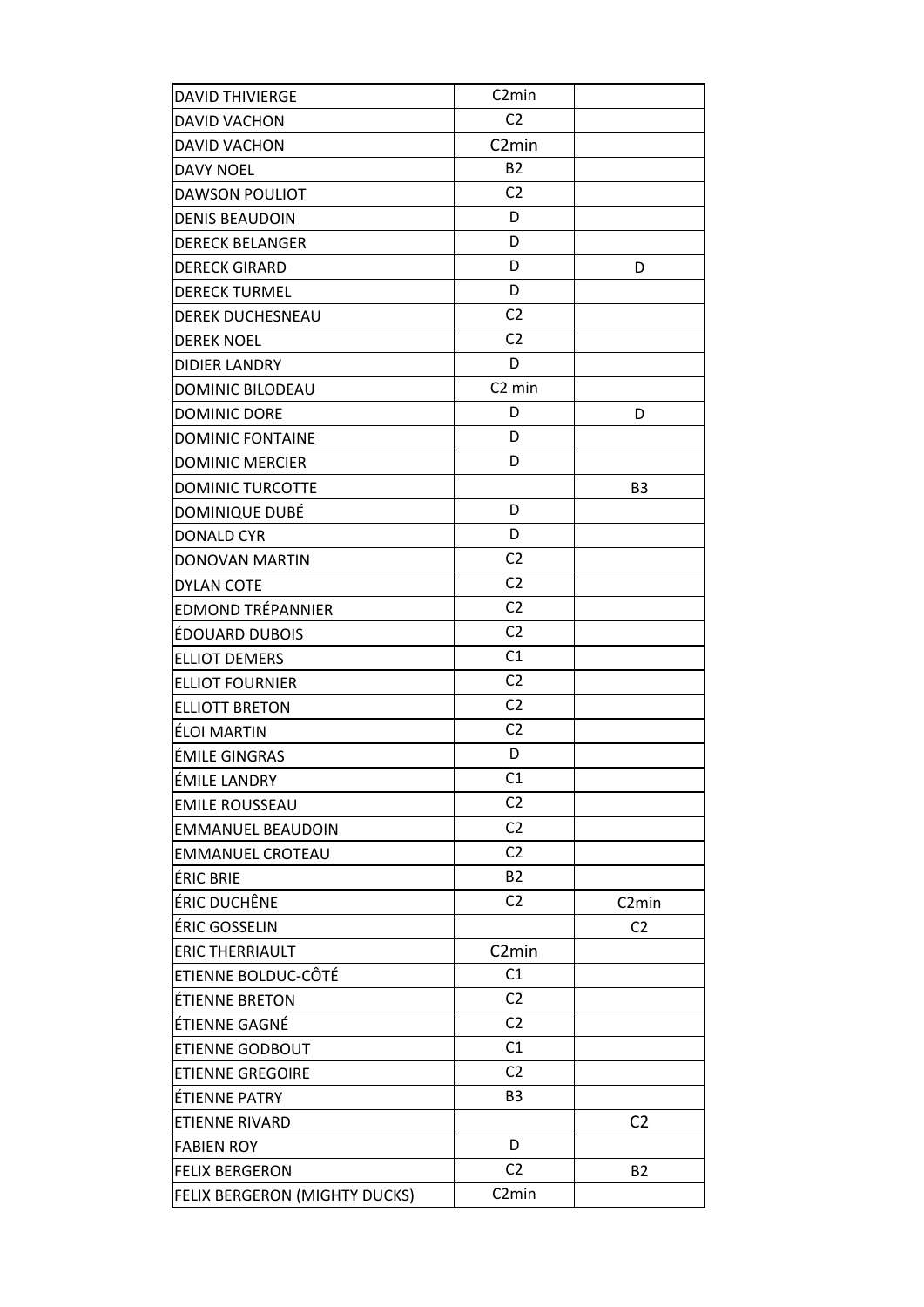| FÉLIX BOUTIN               | C <sub>2</sub>     |                |
|----------------------------|--------------------|----------------|
| FÉLIX CÔTÉ                 | D                  |                |
| <b>FELIX DAUPHINAIS</b>    | D                  |                |
| FÉLIX DEMERS               | C <sub>2</sub>     |                |
| <b>FÉLIX DESROCHERS</b>    | D                  |                |
| FÉLIX LAFLAMME             | C1                 |                |
| FÉLIX LAROCHE              | C <sub>2</sub>     |                |
| FÉLIX MESSIER              | C <sub>2</sub> min |                |
| FÉLIX MOREAU               | D                  |                |
| FÉLIX OLIVIER              | D                  |                |
| FÉLIX PÉPIN                | <b>B2</b>          |                |
| FÉLIX POULIOT              | B <sub>3</sub>     |                |
| FÉLIX RICHARD              |                    | B <sub>3</sub> |
| <b>FELIX SAVARD</b>        | C <sub>2</sub>     |                |
| <b>FRANCIS COMPAGNAT</b>   | C <sub>2</sub>     |                |
| <b>FRANCIS HAMEL</b>       | D                  |                |
| <b>FRANCIS LEMAY</b>       | C1min              |                |
| <b>FRANCIS LEMIRE</b>      | C1                 |                |
| <b>FRANCIS LETENDRE</b>    | D                  |                |
| <b>FRANCIS MARCHAND</b>    | C1 min             |                |
| <b>FRANCIS MARTINEAU</b>   | C1                 | B <sub>3</sub> |
| <b>FRANCIS OUELLET</b>     | C <sub>2</sub>     |                |
| <b>FRANCIS PAGE</b>        | C <sub>2</sub>     |                |
| <b>FRANCIS POIRIER</b>     | C <sub>2</sub>     |                |
| <b>FRANCIS SÉVIGNY</b>     | C <sub>2</sub>     |                |
| <b>FRANCOIS BÉGIN:</b>     | C <sub>2</sub>     |                |
| <b>FRANCOIS BELAND</b>     | D                  |                |
| <b>FRANCOIS DAIGLE</b>     | C <sub>2</sub>     |                |
| FRANÇOIS DÉRY              | C1                 |                |
| <b>FRANÇOIS ROBITAILLE</b> | D                  |                |
| <b>FRANCOIS SAVARD</b>     | B <sub>3</sub>     |                |
| <b>FRED ARSENAULT</b>      | C <sub>2</sub>     |                |
| <b>FREDERIC DEMERS</b>     | D                  |                |
| FRÉDÉRIC LAMY              | C <sub>2</sub>     |                |
| <b>FREDERIC LECLERC</b>    | C <sub>2</sub>     |                |
| <b>FRÉDÉRIC ROBIN</b>      |                    | C <sub>2</sub> |
| <b>FREDERIC VEILLEUX</b>   | C <sub>2</sub>     |                |
| <b>FREDERICK FRÉCHETTE</b> | C <sub>2</sub> min |                |
| <b>FREDERIK BELLEAU</b>    | C <sub>2</sub>     |                |
| FREDERIKE ROGER SAVARD     | C1min              |                |
| <b>FRENKIE BEAUDOIN</b>    | D                  |                |
| <b>GABRIEL BEAULIEU</b>    | C <sub>2</sub>     |                |
| GABRIEL CÔTÉ               | D                  |                |
| <b>GABRIEL CROTEAU</b>     | C <sub>2</sub> min |                |
| <b>GABRIEL DEMERS</b>      | C1                 |                |
| GABRIEL GAGNÉ              | D                  |                |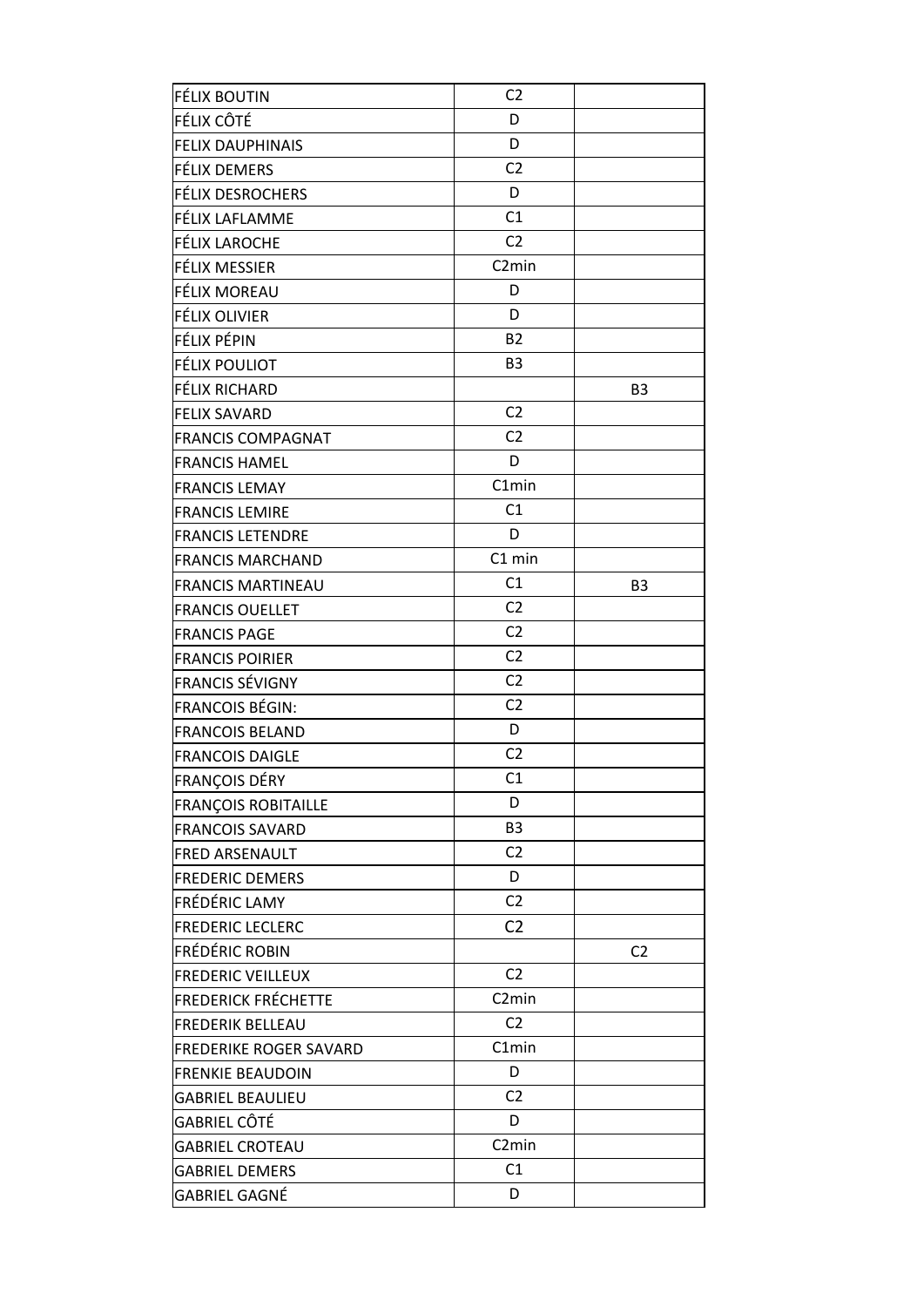| <b>GABRIEL HUDON</b>          | C1                 |                    |
|-------------------------------|--------------------|--------------------|
| GABRIEL JOBIN                 | C <sub>2</sub>     |                    |
| <b>GABRIEL LAFOREST</b>       | D                  |                    |
| <b>GABRIEL LAVIGNE</b>        | D                  |                    |
| <b>GABRIEL LAVOIE DEMERS</b>  | C1                 |                    |
| GABRIEL LÉVESQUE              | C <sub>2</sub>     |                    |
| <b>GABRIEL MARTINEAU</b>      | C <sub>2</sub> min |                    |
| <b>GABRIEL NOEL-HAMEL</b>     | D                  |                    |
| <b>GABRIEL NOLET</b>          | C <sub>2</sub>     |                    |
| <b>GABRIEL RICHARD</b>        | B <sub>3</sub>     |                    |
| <b>GABRIEL ST-PIERRE</b>      | C <sub>2</sub>     |                    |
| <b>GERRY COTE</b>             | C <sub>2</sub>     |                    |
| <b>GINO POIRIER</b>           | D                  |                    |
| <b>GUILLAUME ABEL</b>         | C <sub>2</sub>     |                    |
| <b>GUILLAUME BOUCHARD</b>     | C1                 |                    |
| GUILLAUME CÔTÉ                | D                  |                    |
| <b>GUILLAUME DUSABLON</b>     | D                  |                    |
| <b>GUILLAUME FORTIER</b>      | C1                 |                    |
| <b>GUILLAUME JOLY</b>         | D                  |                    |
| GUILLAUME LAFLAMME            | B <sub>3</sub>     |                    |
| <b>GUILLAUME LAVIGNE</b>      | C <sub>2</sub>     |                    |
| <b>GUILLAUME PAQUET</b>       | C <sub>2</sub>     |                    |
| <b>GUILLAUME RANCOURT</b>     | C <sub>2</sub>     |                    |
| <b>GUILLAUME TALBOT</b>       | D                  |                    |
| <b>GUILLAUME TURCOTTE</b>     | C <sub>2</sub>     |                    |
| <b>GYSLAIN CAUX</b>           | D                  |                    |
| <b>HENRI JOMPHE</b>           | D                  |                    |
| <b>HUBERT GAUDREAU</b>        | C <sub>2</sub>     |                    |
| <b>HUBERT GUILLEMETTE</b>     | D                  |                    |
| <b>HUBERT MONTMINY</b>        | C1                 |                    |
| <b>HUBERT TROTTIER</b>        | C <sub>2</sub>     |                    |
| HUGUE-DOMINIQUE PELLETIER     | B3                 |                    |
| <b>JACK BOIVIN</b>            |                    | C1                 |
| <b>JACOB BISSON</b>           | C <sub>2</sub>     |                    |
| <b>JACOB BOIVIN</b>           | B3                 |                    |
| JACOB CHARTRAND               | D                  |                    |
| <b>JACOB D'AIGLE</b>          | C <sub>2</sub>     |                    |
| <b>JACOB FECTEAU</b>          | C <sub>1</sub>     |                    |
| <b>JACOB GIRARD</b>           | C1                 |                    |
| <b>JACOB PAGEAU</b>           | D                  | C <sub>2</sub> min |
| JAKOB CADORETTE               | C <sub>2</sub> min |                    |
| <b>JAMES AUDET</b>            | D                  |                    |
| <b>JAMES DUBOIS</b>           | D                  |                    |
| JAMES MALENFANT               |                    | C <sub>1</sub>     |
| JANIK FAUCHER                 | C1min              |                    |
| <b>JASMIN PERRIER-OLIVIER</b> | D                  |                    |
|                               |                    |                    |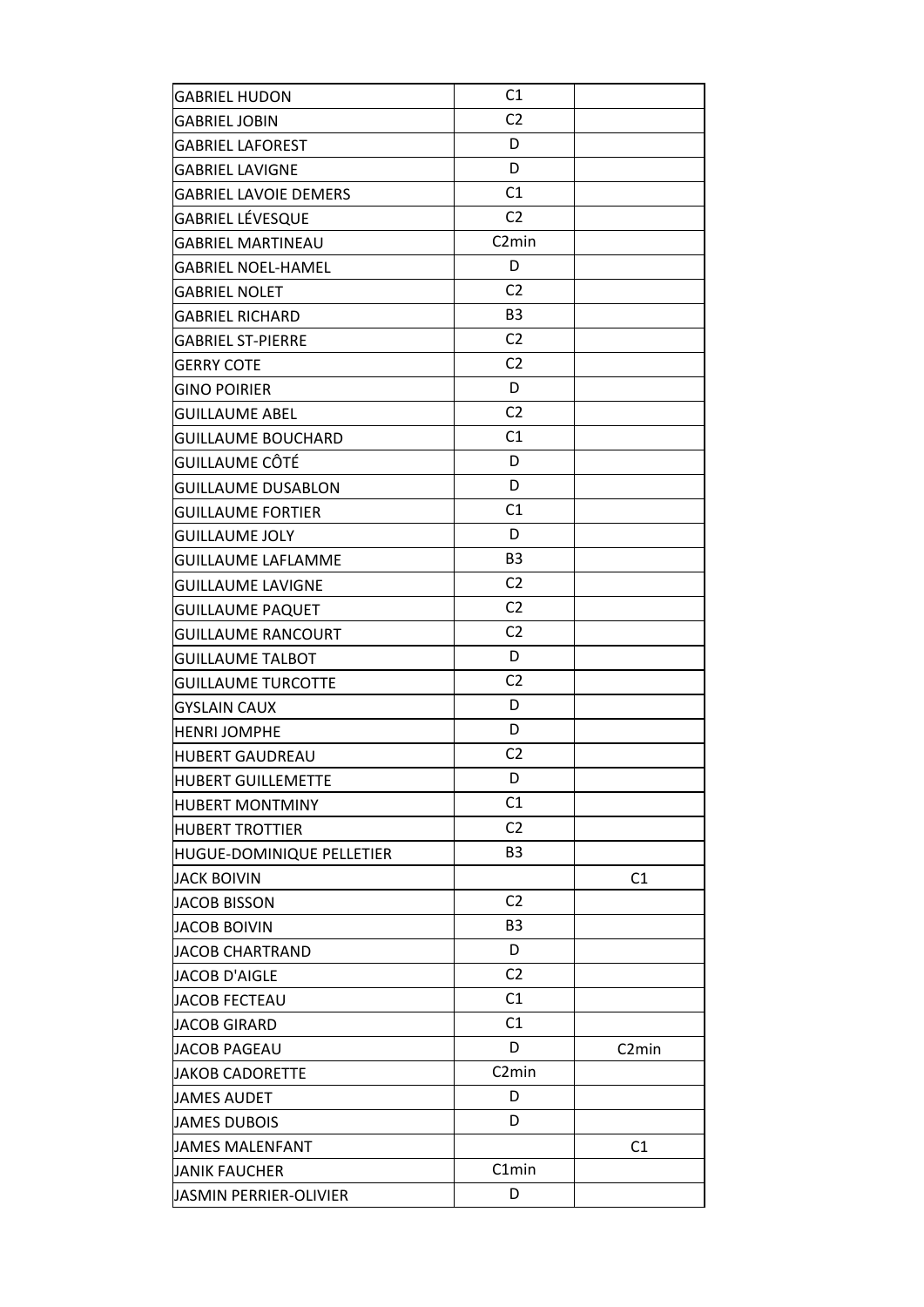| <b>JASMIN PILOTE</b>         | D                  |                    |
|------------------------------|--------------------|--------------------|
| <b>JASON DROUIN</b>          | C1min              |                    |
| <b>JASON FAUCHER</b>         | <b>B2</b>          |                    |
| <b>JASON ROULEAU</b>         | C <sub>2</sub> min |                    |
| <b>JASON SIMONEAU</b>        | D                  |                    |
| <b>JASON TREMBLAY</b>        |                    | C <sub>2</sub>     |
| <b>JAYSON BETY</b>           | <b>B2</b>          |                    |
| <b>JAYSON BISTODEAU</b>      | C1                 |                    |
| <b>JAYSON PARADIS</b>        | <b>B2</b>          |                    |
| <b>JEAN BART</b>             | D                  |                    |
| <b>JEAN LABRECQUE</b>        | C <sub>2</sub> min |                    |
| <b>JEAN MATHIEU COTE</b>     | D                  |                    |
| JEAN PHILIPPE BOISVERT       | C <sub>2</sub>     |                    |
| JEAN-BENOIT CÔTÉ             | C <sub>2</sub> min |                    |
| <b>JEAN-CHRISTOPHE CYR</b>   | C <sub>2</sub>     |                    |
| <b>JEAN-CLAUDE BERGERON</b>  | D                  |                    |
| <b>JEAN-FELIX BERNIER</b>    |                    | C1                 |
| JEAN-FÉLIX FAUCHER           | C1                 | C1                 |
| JEAN-FRANCOIS BROCHU         | D                  |                    |
| JEAN-FRANÇOIS CÔTÉ           | C <sub>2</sub>     |                    |
| JEAN-FRANCOIS DEMERS         | C <sub>2</sub>     |                    |
| JEAN-FRANÇOIS DUFOUR         | C1                 |                    |
| <b>JEAN-FRANCOIS FILLION</b> | C <sub>2</sub>     |                    |
| JEAN-FRANCOIS GOUPIL         | D                  |                    |
| JEAN-FRANCOIS GUÉRARD        |                    | C <sub>2</sub> min |
| JEAN-FRANÇOIS HÉROUX         | C1min              |                    |
| JEAN-FRANCOIS LESSARD        | C <sub>2</sub>     |                    |
| JEAN-MANUEL TURCOTTE         | B <sub>3</sub>     |                    |
| <b>JEAN-MARC TANGUAY</b>     | C <sub>2</sub>     |                    |
| JEAN-MARTIN PARE             | D                  |                    |
| JEAN-MATHIEU CÔTÉ            | C <sub>2</sub>     |                    |
| JEAN-MICHEL COULOMBE         | D                  |                    |
| JEAN-MICHEL LECLERC          | D                  |                    |
| JEAN-MICHEL POIRIER          | C <sub>2</sub> min |                    |
| JEAN-NICOLAS CROTEAU         | C <sub>2</sub> min |                    |
| JEAN-NICOLAS GENDRON         |                    | D                  |
| JEAN-PHILIPPE CÔTÉ           | D                  |                    |
| JEAN-PHILIPPE COUTURE        | C <sub>2</sub>     |                    |
| JEAN-PHILIPPE GUIMOND        | B <sub>3</sub>     |                    |
| JEAN-PHILIPPE RODRIGUE       | D                  |                    |
| JEAN-PHILIPPE TREMBLAY       | C <sub>2</sub>     |                    |
| JEAN-PHILIPPE VALLEE         | C1                 | C <sub>2</sub>     |
| JEAN-SÉBASTIEN BOUFFARD      | B1                 |                    |
| JEAN-SÉBASTIEN BOUTIN        |                    |                    |
|                              | D                  |                    |
| JEAN-SEBASTIEN FOURNIER      | C <sub>2</sub>     |                    |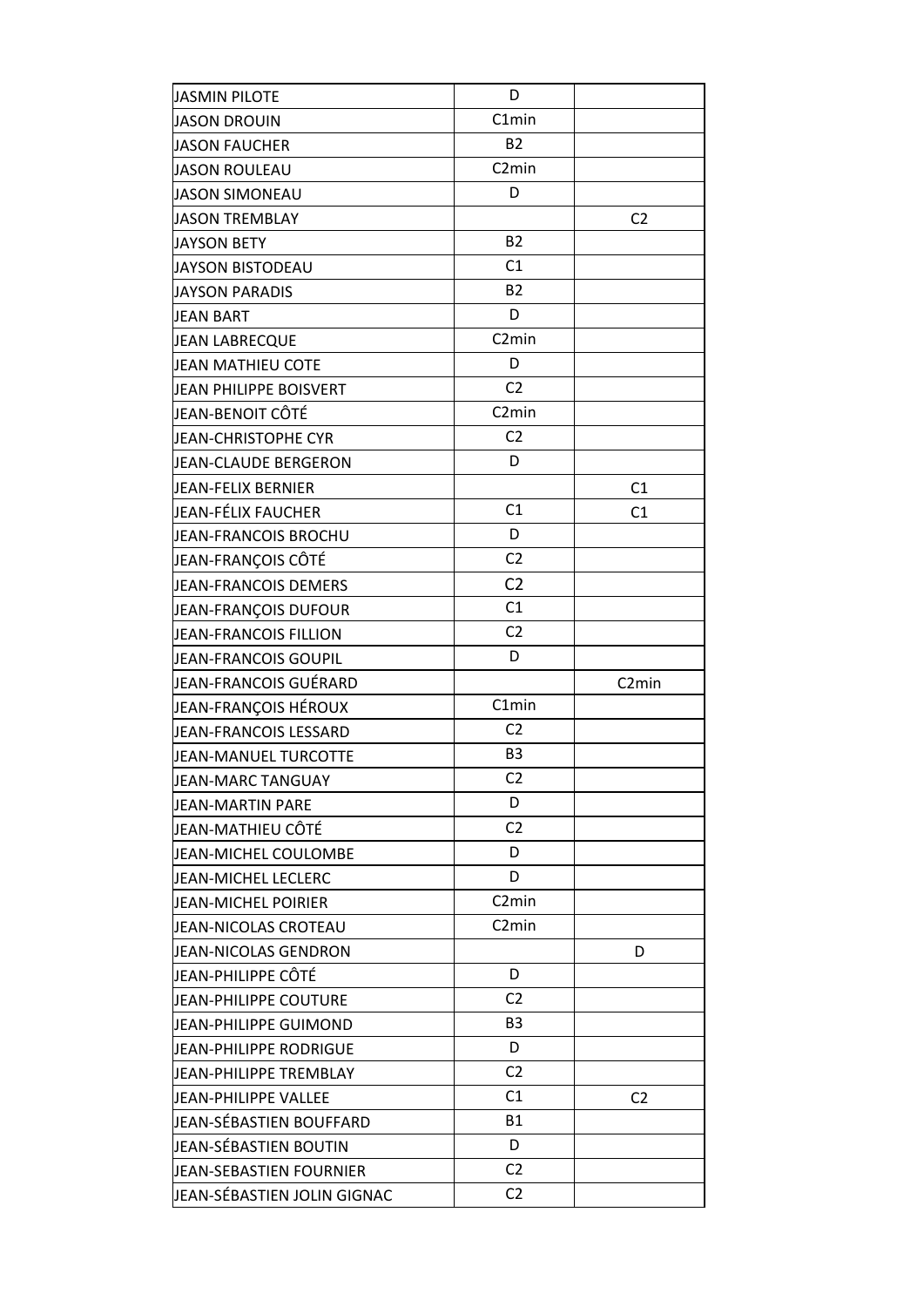| <b>B2</b><br><b>JEAN-SIMON BLAIS</b><br>C <sub>2</sub><br><b>JEAN-SIMON TREMBLAY</b><br>JEANFRANÇOIS LAFLAMME-OUELLET<br>B <sub>3</sub><br>C1<br><b>JEANSIMON TURCOTTE</b><br>C <sub>2</sub> min<br><b>JEFF CARRIER</b><br>D<br>JEFFREY BOULAY<br><b>B2</b><br>JEFFREY DUBOIS<br>JÉRÉMI LECLERC COTÉ<br>C <sub>2</sub><br>D<br><b>JEREMIE ABEL</b><br>C <sub>2</sub><br>D<br>JÉRÉMIE BLAIS<br>C <sub>2</sub> min<br><b>JEREMY BARON</b><br>JÉRÉMY BERGERON<br>D<br>D<br>JÉRÉMY BERNIER<br>C1<br>JEREMY DESCHENE<br>C <sub>2</sub><br>JEREMY GAGNÉ<br>C1<br><b>JEREMY HUDON</b><br>D<br>JÉRÉMY PAQUET<br>C1<br><b>JEREMY PERUSSE</b><br>D<br>JÉRÉMY VAILLANCOURT<br>C1<br>JÉRÔME CASTONGUAY<br>JÉRÔME CÔTÉ<br>C <sub>2</sub><br><b>B2</b><br>JÉRÔME COUTURE<br>C1<br><b>JEROME DEPRES</b><br>C1<br><b>JEROME DESCHENES</b><br>C <sub>2</sub><br><b>JEROME FAUCHON</b><br>JÉRÔME FLAMAND<br>C <sub>2</sub><br><b>JEROME LACHANCE</b><br>D<br>JÉRÔME LAPOINTE<br>C1<br>C1<br><b>JEROME MARCHAND</b><br>C <sub>2</sub><br>JÉRÔME PLANTE<br>C <sub>2</sub><br><b>JEROME SAINDON</b><br>C1<br>JÉRÔME ST-ONGE<br><b>JEROME VAUDREUIL</b><br>C <sub>2</sub> min<br>C1min<br><b>JESSY CROTEAU</b><br>C <sub>2</sub><br><b>JESSY GARCEAU</b> |
|------------------------------------------------------------------------------------------------------------------------------------------------------------------------------------------------------------------------------------------------------------------------------------------------------------------------------------------------------------------------------------------------------------------------------------------------------------------------------------------------------------------------------------------------------------------------------------------------------------------------------------------------------------------------------------------------------------------------------------------------------------------------------------------------------------------------------------------------------------------------------------------------------------------------------------------------------------------------------------------------------------------------------------------------------------------------------------------------------------------------------------------------------------------------------------------------------------------------------------|
|                                                                                                                                                                                                                                                                                                                                                                                                                                                                                                                                                                                                                                                                                                                                                                                                                                                                                                                                                                                                                                                                                                                                                                                                                                    |
|                                                                                                                                                                                                                                                                                                                                                                                                                                                                                                                                                                                                                                                                                                                                                                                                                                                                                                                                                                                                                                                                                                                                                                                                                                    |
|                                                                                                                                                                                                                                                                                                                                                                                                                                                                                                                                                                                                                                                                                                                                                                                                                                                                                                                                                                                                                                                                                                                                                                                                                                    |
|                                                                                                                                                                                                                                                                                                                                                                                                                                                                                                                                                                                                                                                                                                                                                                                                                                                                                                                                                                                                                                                                                                                                                                                                                                    |
|                                                                                                                                                                                                                                                                                                                                                                                                                                                                                                                                                                                                                                                                                                                                                                                                                                                                                                                                                                                                                                                                                                                                                                                                                                    |
|                                                                                                                                                                                                                                                                                                                                                                                                                                                                                                                                                                                                                                                                                                                                                                                                                                                                                                                                                                                                                                                                                                                                                                                                                                    |
|                                                                                                                                                                                                                                                                                                                                                                                                                                                                                                                                                                                                                                                                                                                                                                                                                                                                                                                                                                                                                                                                                                                                                                                                                                    |
|                                                                                                                                                                                                                                                                                                                                                                                                                                                                                                                                                                                                                                                                                                                                                                                                                                                                                                                                                                                                                                                                                                                                                                                                                                    |
|                                                                                                                                                                                                                                                                                                                                                                                                                                                                                                                                                                                                                                                                                                                                                                                                                                                                                                                                                                                                                                                                                                                                                                                                                                    |
|                                                                                                                                                                                                                                                                                                                                                                                                                                                                                                                                                                                                                                                                                                                                                                                                                                                                                                                                                                                                                                                                                                                                                                                                                                    |
|                                                                                                                                                                                                                                                                                                                                                                                                                                                                                                                                                                                                                                                                                                                                                                                                                                                                                                                                                                                                                                                                                                                                                                                                                                    |
|                                                                                                                                                                                                                                                                                                                                                                                                                                                                                                                                                                                                                                                                                                                                                                                                                                                                                                                                                                                                                                                                                                                                                                                                                                    |
|                                                                                                                                                                                                                                                                                                                                                                                                                                                                                                                                                                                                                                                                                                                                                                                                                                                                                                                                                                                                                                                                                                                                                                                                                                    |
|                                                                                                                                                                                                                                                                                                                                                                                                                                                                                                                                                                                                                                                                                                                                                                                                                                                                                                                                                                                                                                                                                                                                                                                                                                    |
|                                                                                                                                                                                                                                                                                                                                                                                                                                                                                                                                                                                                                                                                                                                                                                                                                                                                                                                                                                                                                                                                                                                                                                                                                                    |
|                                                                                                                                                                                                                                                                                                                                                                                                                                                                                                                                                                                                                                                                                                                                                                                                                                                                                                                                                                                                                                                                                                                                                                                                                                    |
|                                                                                                                                                                                                                                                                                                                                                                                                                                                                                                                                                                                                                                                                                                                                                                                                                                                                                                                                                                                                                                                                                                                                                                                                                                    |
|                                                                                                                                                                                                                                                                                                                                                                                                                                                                                                                                                                                                                                                                                                                                                                                                                                                                                                                                                                                                                                                                                                                                                                                                                                    |
|                                                                                                                                                                                                                                                                                                                                                                                                                                                                                                                                                                                                                                                                                                                                                                                                                                                                                                                                                                                                                                                                                                                                                                                                                                    |
|                                                                                                                                                                                                                                                                                                                                                                                                                                                                                                                                                                                                                                                                                                                                                                                                                                                                                                                                                                                                                                                                                                                                                                                                                                    |
|                                                                                                                                                                                                                                                                                                                                                                                                                                                                                                                                                                                                                                                                                                                                                                                                                                                                                                                                                                                                                                                                                                                                                                                                                                    |
|                                                                                                                                                                                                                                                                                                                                                                                                                                                                                                                                                                                                                                                                                                                                                                                                                                                                                                                                                                                                                                                                                                                                                                                                                                    |
|                                                                                                                                                                                                                                                                                                                                                                                                                                                                                                                                                                                                                                                                                                                                                                                                                                                                                                                                                                                                                                                                                                                                                                                                                                    |
|                                                                                                                                                                                                                                                                                                                                                                                                                                                                                                                                                                                                                                                                                                                                                                                                                                                                                                                                                                                                                                                                                                                                                                                                                                    |
|                                                                                                                                                                                                                                                                                                                                                                                                                                                                                                                                                                                                                                                                                                                                                                                                                                                                                                                                                                                                                                                                                                                                                                                                                                    |
|                                                                                                                                                                                                                                                                                                                                                                                                                                                                                                                                                                                                                                                                                                                                                                                                                                                                                                                                                                                                                                                                                                                                                                                                                                    |
|                                                                                                                                                                                                                                                                                                                                                                                                                                                                                                                                                                                                                                                                                                                                                                                                                                                                                                                                                                                                                                                                                                                                                                                                                                    |
|                                                                                                                                                                                                                                                                                                                                                                                                                                                                                                                                                                                                                                                                                                                                                                                                                                                                                                                                                                                                                                                                                                                                                                                                                                    |
|                                                                                                                                                                                                                                                                                                                                                                                                                                                                                                                                                                                                                                                                                                                                                                                                                                                                                                                                                                                                                                                                                                                                                                                                                                    |
|                                                                                                                                                                                                                                                                                                                                                                                                                                                                                                                                                                                                                                                                                                                                                                                                                                                                                                                                                                                                                                                                                                                                                                                                                                    |
|                                                                                                                                                                                                                                                                                                                                                                                                                                                                                                                                                                                                                                                                                                                                                                                                                                                                                                                                                                                                                                                                                                                                                                                                                                    |
|                                                                                                                                                                                                                                                                                                                                                                                                                                                                                                                                                                                                                                                                                                                                                                                                                                                                                                                                                                                                                                                                                                                                                                                                                                    |
|                                                                                                                                                                                                                                                                                                                                                                                                                                                                                                                                                                                                                                                                                                                                                                                                                                                                                                                                                                                                                                                                                                                                                                                                                                    |
|                                                                                                                                                                                                                                                                                                                                                                                                                                                                                                                                                                                                                                                                                                                                                                                                                                                                                                                                                                                                                                                                                                                                                                                                                                    |
|                                                                                                                                                                                                                                                                                                                                                                                                                                                                                                                                                                                                                                                                                                                                                                                                                                                                                                                                                                                                                                                                                                                                                                                                                                    |
| D<br><b>JESSY THERIAULT</b>                                                                                                                                                                                                                                                                                                                                                                                                                                                                                                                                                                                                                                                                                                                                                                                                                                                                                                                                                                                                                                                                                                                                                                                                        |
| D<br><b>JIMMY BEAUDOIN</b>                                                                                                                                                                                                                                                                                                                                                                                                                                                                                                                                                                                                                                                                                                                                                                                                                                                                                                                                                                                                                                                                                                                                                                                                         |
| B <sub>3</sub><br><b>JIMMY BERGERON</b><br>C <sub>2</sub>                                                                                                                                                                                                                                                                                                                                                                                                                                                                                                                                                                                                                                                                                                                                                                                                                                                                                                                                                                                                                                                                                                                                                                          |
| C1<br><b>JIMMY BLAINEY</b>                                                                                                                                                                                                                                                                                                                                                                                                                                                                                                                                                                                                                                                                                                                                                                                                                                                                                                                                                                                                                                                                                                                                                                                                         |
| C1min<br><b>JIMMY CATELLIER</b>                                                                                                                                                                                                                                                                                                                                                                                                                                                                                                                                                                                                                                                                                                                                                                                                                                                                                                                                                                                                                                                                                                                                                                                                    |
| C <sub>2</sub><br>JIMMY GAGNÉ                                                                                                                                                                                                                                                                                                                                                                                                                                                                                                                                                                                                                                                                                                                                                                                                                                                                                                                                                                                                                                                                                                                                                                                                      |
| C <sub>2</sub><br>JIMMY LAFLAMME LAROCHE                                                                                                                                                                                                                                                                                                                                                                                                                                                                                                                                                                                                                                                                                                                                                                                                                                                                                                                                                                                                                                                                                                                                                                                           |
| C <sub>2</sub><br><b>JIMMY LEMAY</b>                                                                                                                                                                                                                                                                                                                                                                                                                                                                                                                                                                                                                                                                                                                                                                                                                                                                                                                                                                                                                                                                                                                                                                                               |
| C <sub>2</sub> min<br><b>JIMMY NOEL</b>                                                                                                                                                                                                                                                                                                                                                                                                                                                                                                                                                                                                                                                                                                                                                                                                                                                                                                                                                                                                                                                                                                                                                                                            |
| C <sub>2</sub><br><b>JM TANGUAY</b>                                                                                                                                                                                                                                                                                                                                                                                                                                                                                                                                                                                                                                                                                                                                                                                                                                                                                                                                                                                                                                                                                                                                                                                                |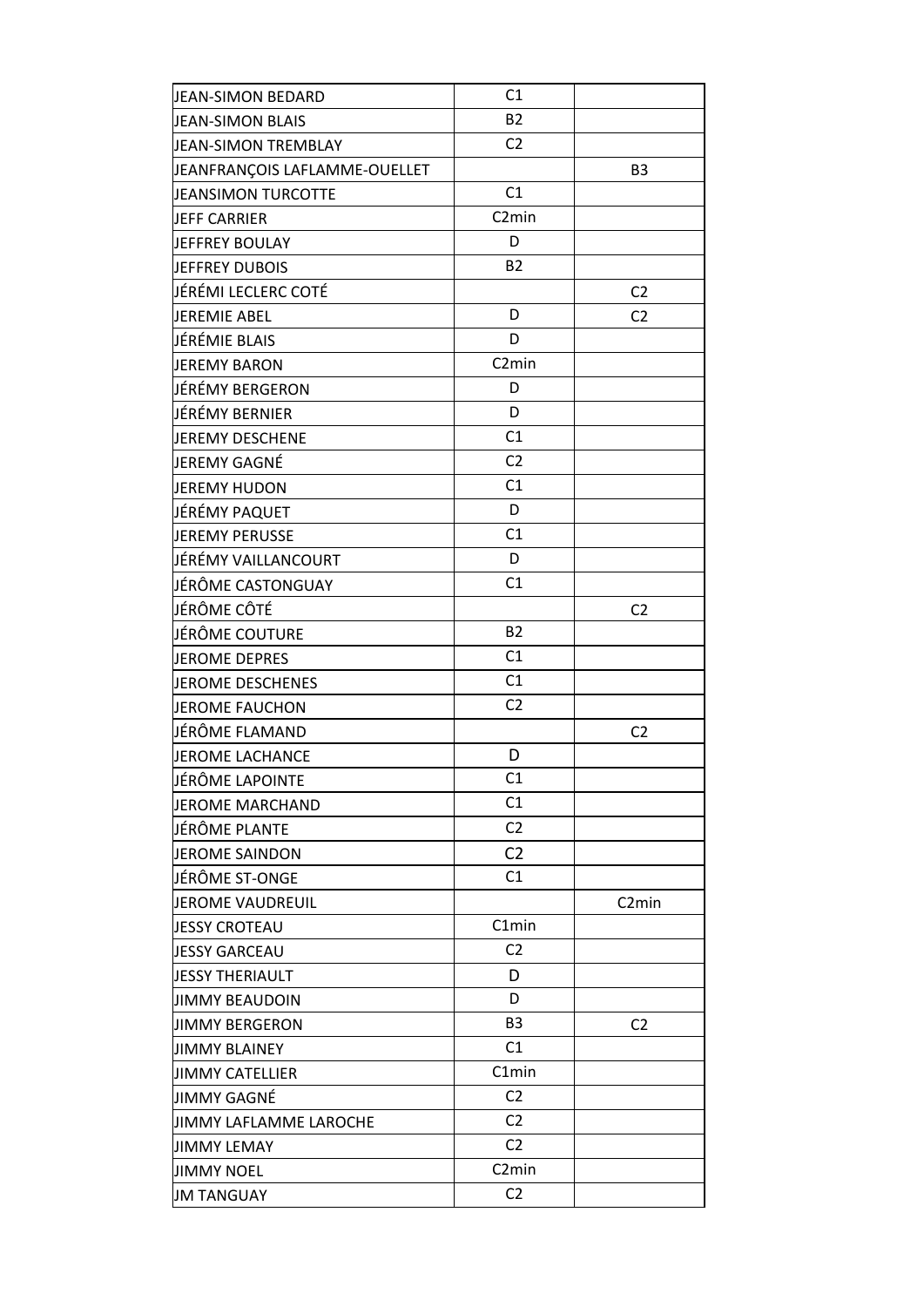| JOE DORÉ                    | C <sub>2</sub>     |                |
|-----------------------------|--------------------|----------------|
| <b>JOEL BOULANGER</b>       | D                  |                |
| <b>JOEL LECLERC</b>         | D                  |                |
| <b>JOEY BEAUDOIN</b>        | <b>B2</b>          |                |
| <b>JOEY COTÉ</b>            | C <sub>2</sub>     |                |
| <b>JOEY GROLEAU</b>         | C <sub>2</sub>     |                |
| <b>JOEY GUERARD</b>         | C <sub>2</sub>     |                |
| JOHN-JR QUINN DÉCARIE       | D                  |                |
| JOHN-WILLIAM DAY            | C1                 |                |
| <b>JOLIN TURCOTTE</b>       | C1                 |                |
| JONATHAN BÉDARD-ROY         | C1                 |                |
| JONATHAN BILODEAU           | D                  |                |
| JONATHAN CAREAU             | C <sub>2</sub>     |                |
| JONATHAN DIONNE             | B <sub>3</sub>     | B <sub>3</sub> |
| <b>JONATHAN DORE</b>        | C <sub>2</sub>     |                |
| JONATHAN FLEMMING           | C <sub>2</sub>     |                |
| JONATHAN FONTAINE           | C <sub>2</sub>     |                |
| JONATHAN HARDY              | C1                 |                |
| JONATHAN LEVESQUE           | D                  |                |
| <b>JONATHAN MAILLOUX</b>    | C <sub>2</sub>     |                |
| JONATHAN PARENT SAVARD      |                    | D              |
| JONATHAN ROY (GRIZZLY)      | C <sub>2</sub>     |                |
| JONATHAN ROY (LES NO NAMES) | C1                 |                |
| JONATHAN THERRIEN           | C <sub>2</sub>     |                |
| JONATHAN TREMBLAY           | D                  |                |
| JORDAN BROCHU               | <b>B2</b>          |                |
| <b>JORDAN CAYER</b>         | D                  |                |
| <b>JORDAN HAWEY</b>         | B <sub>3</sub>     |                |
| JORDAN OUELLET              | D                  | C1min          |
| JOSEPH AUBERT               | C2                 |                |
| JULIEN BEDARD               | C1                 |                |
| <b>JULIEN BLAIS</b>         | D                  |                |
| <b>JULIEN BOUTET</b>        | D                  |                |
| <b>JULIEN BRETON</b>        | C1                 |                |
| JULIEN CÔTÉ                 | C <sub>2</sub> min |                |
| <b>JULIEN FLAMAND</b>       | <b>B2</b>          |                |
| <b>JULIEN FOURNIER</b>      |                    | C <sub>2</sub> |
| JULIEN GAGNÉ                | D                  |                |
| JULIEN GAGNON GAUTHIER      | C <sub>2</sub>     |                |
| <b>JULIEN HEBERT</b>        | C <sub>2</sub>     |                |
| <b>JULIEN LAINESS</b>       | C <sub>2</sub>     |                |
| JULIEN LAMTONTAGNE          | C <sub>2</sub>     |                |
| <b>JULIEN LEMAY</b>         | C1                 |                |
| <b>JULIEN TARDIF</b>        | C1min              |                |
| JULIEN-CH                   | D                  |                |
|                             | C <sub>2</sub>     |                |
| <b>KARIM JALLOUL</b>        |                    |                |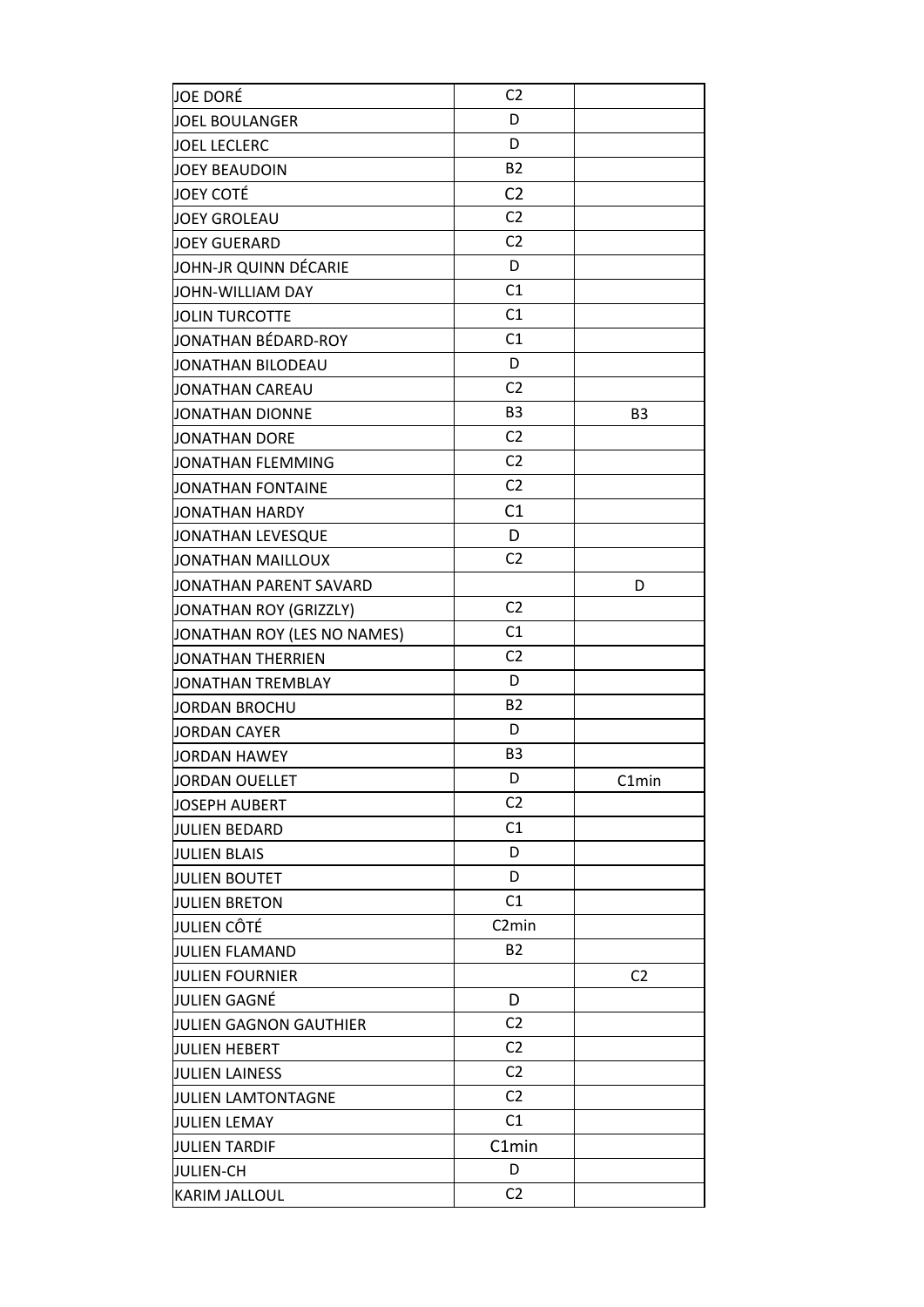| <b>KAVEN ANGLEHART</b>      | C <sub>2</sub>     |                |
|-----------------------------|--------------------|----------------|
| <b>KAYVEN VINET</b>         | D                  |                |
| <b>KEAVEN PAYEUR</b>        | C <sub>2</sub>     |                |
| <b>KEN RUEL</b>             | C <sub>2</sub>     |                |
| <b>KENLEY HORACE</b>        | C1                 |                |
| <b>KENNY PAQUET</b>         | D                  |                |
| <b>KEVEN BARIL</b>          | B <sub>3</sub>     |                |
| <b>KEVEN DESROCHERS</b>     |                    | C <sub>2</sub> |
| <b>KEVEN DUBE</b>           | B <sub>3</sub>     |                |
| <b>KEVEN JACQUES</b>        | C <sub>2</sub>     |                |
| <b>KEVEN LEMAY</b>          | C <sub>2</sub>     |                |
| KEVEN MARTINEAU CROTEAU     | C1                 |                |
| <b>KEVEN PROULX</b>         | C <sub>2</sub>     |                |
| <b>KEVEN TREMBLAY</b>       |                    | D              |
| KEVEN TRÉPANIER             | C <sub>2</sub>     |                |
| <b>KEVIN CÔTÉ</b>           | C1min              | B <sub>3</sub> |
| <b>KEVIN LAFLEUR</b>        | C <sub>2</sub> min |                |
| <b>KEVIN LEMAY</b>          | C <sub>2</sub>     |                |
| <b>KEVIN MARTINEAU</b>      |                    | C <sub>2</sub> |
| <b>KEVIN TRÉPANIER</b>      | C <sub>2</sub> min |                |
| LOUIS ALEXANDRE BOILARD     | C <sub>2</sub>     |                |
| <b>LOUIS CHOUINARD</b>      | D                  |                |
| <b>LOUIS DEMERS</b>         | B3                 |                |
| <b>LOUIS FORTIER</b>        | D                  |                |
| <b>LOUIS ROBITAILLE</b>     | D                  |                |
| <b>LOUIS TARDIF</b>         | D                  |                |
| <b>LOUIS-CHARLES MARTIN</b> | C <sub>2</sub>     |                |
| LOUIS-FÉLIX LEGENDRE        | C <sub>2</sub>     |                |
| LOUIS-GABRIEL CÔTÉ          | B3                 |                |
| LOUIS-MICHEL TREMBLAY       | D                  |                |
| LOUIS-PHILIPPE BÉDARD       | <b>B1</b>          |                |
| LOUIS-PHILIPPE BORNEAU      | D                  |                |
| LOUIS-PHILIPPE COUTURE      | C <sub>2</sub>     |                |
| LOUIS-PHILIPPE FOURNIER     | C <sub>2</sub>     |                |
| LOUIS-RAPHAEL LABBÉ         | D                  |                |
| <b>LOUIS-SIMON RODRIGUE</b> | D                  |                |
| LOUKA PAQUIN                | C <sub>2</sub> min |                |
| LUC BÉLANGER                |                    | C1min          |
| LUC DESROCHERS              | C <sub>2</sub>     |                |
| <b>LUC FORTIN</b>           | D                  |                |
| LUC LACHANCE                | D                  |                |
| <b>LUC MOFFET</b>           |                    | C <sub>2</sub> |
| LUC THIBEAULT               | C <sub>2</sub>     |                |
| <b>LUDOVIC BLAIS</b>        | <b>B2</b>          | C1             |
| <b>LUDOVIC BOISVERT</b>     |                    | C1min          |
|                             | D                  |                |
| LUDOVIC GUAY                |                    |                |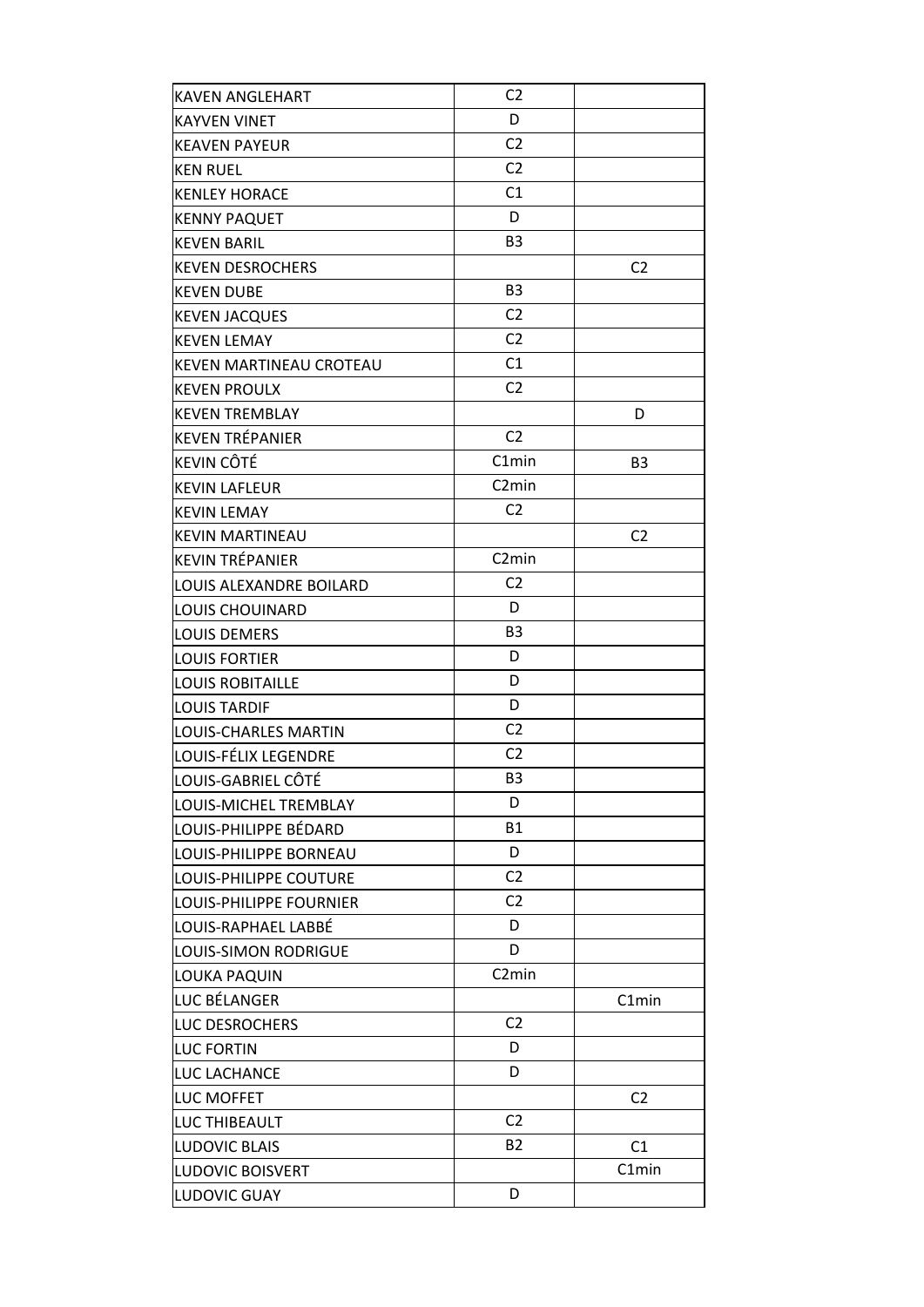| LUDOVIC SÉVIGNY               | C1                 |                    |
|-------------------------------|--------------------|--------------------|
| LUKA MERCIER                  | C1                 |                    |
| <b>MARC DAGENAIS</b>          | D                  |                    |
| <b>MARC OLIVIER LAQUERRE</b>  | C <sub>2</sub>     |                    |
| MARC-ANDRÉ BEAUDOIN           | D                  |                    |
| MARC-ANDRÉ BILODEAU           | <b>B2</b>          |                    |
| MARC-ANDRÉ FILLION            | C1                 |                    |
| MARC-ANDRÉ PERREAULT          |                    | C1                 |
| <b>MARC-ANTOINE AUGER</b>     | C1                 | C <sub>2</sub>     |
| MARC-ANTOINE BÉDARD           | C1                 |                    |
| MARC-ANTOINE BILODEAU         | D                  |                    |
| MARC-ANTOINE CROTEAU          | C <sub>2</sub>     |                    |
| <b>MARC-ANTOINE FORTIN</b>    | C <sub>2</sub>     |                    |
| <b>MARC-ANTOINE HAMEL</b>     | B <sub>3</sub>     | C <sub>2</sub> min |
| <b>MARC-ANTOINE HOUDE</b>     | C <sub>2</sub> min |                    |
| <b>MARC-ANTOINE PELLETIER</b> | D                  |                    |
| MARC-AURÈLE TRÉPANIER         | C <sub>2</sub>     |                    |
| MARC-OLIVIER LAFLAMME         | C <sub>2</sub>     |                    |
| MARC-OLIVIER LÉVESQUE         | <b>B2</b>          |                    |
| <b>MARCO TRÉPANIER</b>        | C <sub>2</sub>     |                    |
| <b>MARIO BERGERON</b>         | D                  |                    |
| <b>MARIO COLLIN</b>           | D                  |                    |
| <b>MARIO LEMIEUX</b>          | D                  |                    |
| <b>MARTIN AUDET</b>           |                    | D                  |
| <b>MARTIN CARON</b>           | C <sub>2</sub>     |                    |
| <b>MARTIN COURCY</b>          | C <sub>2</sub>     |                    |
| <b>MARTIN GENEST</b>          | C <sub>2</sub>     |                    |
| <b>MARTIN LANGLOIS</b>        | C <sub>2</sub>     |                    |
| <b>MARTIN LAROCHE</b>         |                    | C1                 |
| <b>MARTIN MILLER</b>          | D                  |                    |
| <b>MARTIN MORAND</b>          | D                  | D                  |
| <b>MARTIN NADEAU</b>          | D                  |                    |
| <b>MARTIN PAQUET</b>          |                    | D                  |
| <b>MARTIN VILLENEUVE</b>      | C <sub>2</sub>     |                    |
| <b>MARTIN VILLENEUVE</b>      | C <sub>2</sub> min |                    |
| <b>MATHIAS BLAIS</b>          | B <sub>3</sub>     |                    |
| <b>MATHIEU ARNOSTI</b>        | C <sub>2</sub> min |                    |
| <b>MATHIEU AUBIN</b>          | C1                 |                    |
| <b>MATHIEU BARON</b>          | D                  | C <sub>2</sub> min |
| <b>MATHIEU BEAUDIN</b>        | C <sub>2</sub>     |                    |
| <b>MATHIEU BEAUPRÉ</b>        | <b>B3</b>          |                    |
| MATHIEU BÉLANGER              | C1 min             |                    |
| <b>MATHIEU BERGERON</b>       | D                  |                    |
| <b>MATHIEU BOILLARD</b>       | D                  |                    |
| <b>MATHIEU CASTONGUAY</b>     | C <sub>2</sub> min |                    |
| <b>MATHIEU CAYER</b>          | C <sub>2</sub>     |                    |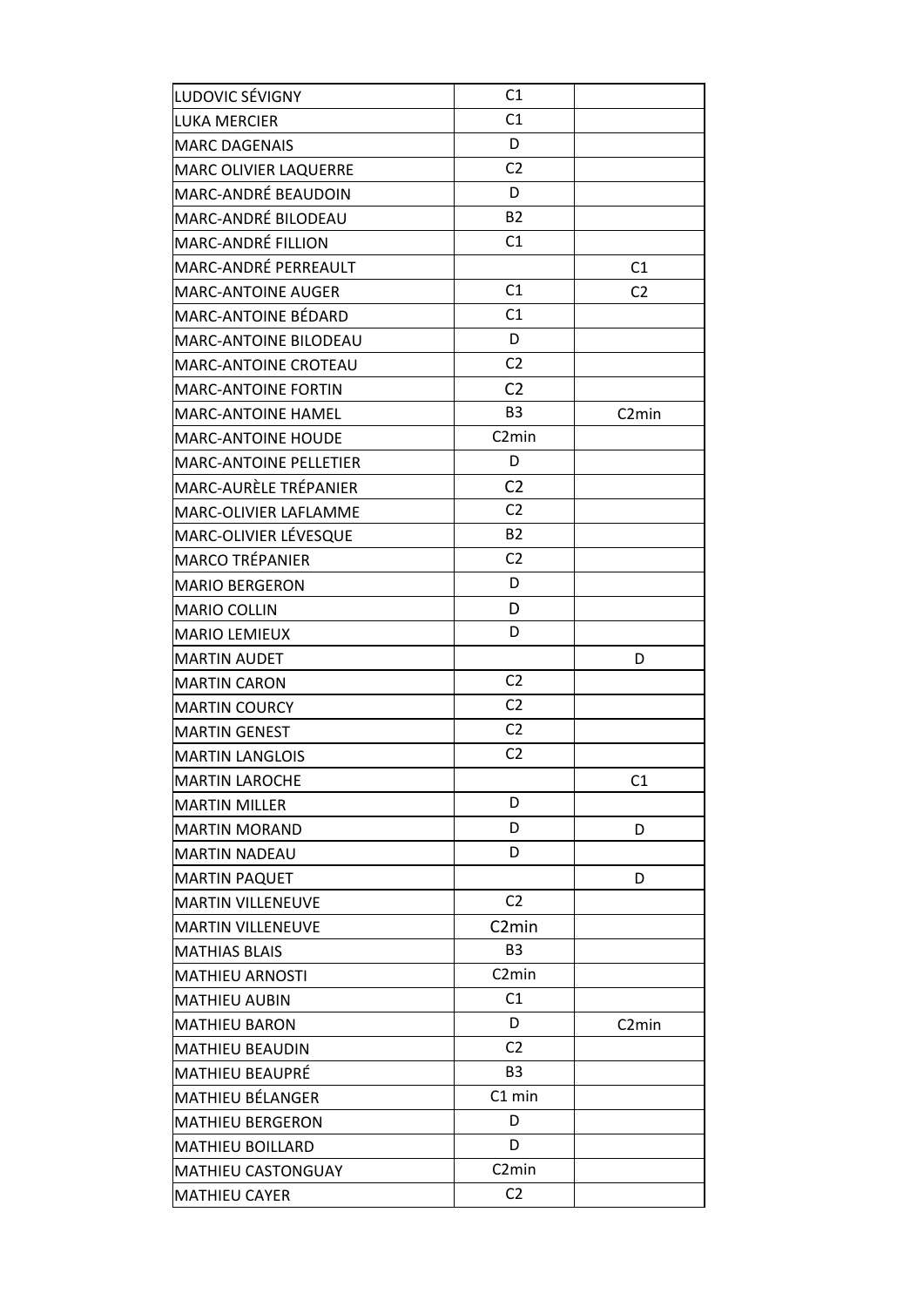| <b>MATHIEU CHAMPAGNE</b>           | D                  |                |
|------------------------------------|--------------------|----------------|
| MATHIEU CÔTÉ                       | C <sub>2</sub>     |                |
| <b>MATHIEU DANCAUSE</b>            | <b>B2</b>          |                |
| MATHIEU DEMERS (DISTRIBUTION TR)   | C <sub>2</sub>     |                |
| MATHIEU DEMERS (LES NO NAMES)      | C <sub>2</sub>     |                |
| <b>MATHIEU FLAMAND</b>             |                    | C <sub>2</sub> |
| MATHIEU GAGNÉ                      | D                  |                |
| <b>MATHIEU GAGNON</b>              | D                  | D              |
| <b>MATHIEU GIROUX</b>              | C <sub>2</sub> min |                |
| MATHIEU GUIMOND (Cont. S. Marcoux) | C <sub>2</sub> min |                |
| <b>MATHIEU GUIMOND (Les Boys)</b>  | C <sub>2</sub>     |                |
| MATHIEU HOUDE-BEAUDET              | C <sub>2</sub> min |                |
| <b>MATHIEU ISABEL</b>              | D                  | C1 min         |
| MATHIEU LAVIGNE (MGM)              | C1min              |                |
| MATHIEU LAVIGNE (RCM)              | C <sub>2</sub>     |                |
| <b>MATHIEU LEPAGE</b>              | C <sub>2</sub>     |                |
| <b>MATHIEU LESSARD</b>             | C <sub>2</sub> min |                |
| <b>MATHIEU MARTIN</b>              | C <sub>2</sub>     |                |
| <b>MATHIEU MARTINEAU</b>           | C1                 |                |
| <b>MATHIEU NOURY</b>               | D                  |                |
| <b>MATHIEU PELLETIER</b>           | D                  |                |
| <b>MATHIEU ROY</b>                 | D                  |                |
| <b>MATHIEU THIVIERGE</b>           | C1                 |                |
| <b>MATHIEU TRÉPANIER</b>           | <b>B2</b>          | C1min          |
| MATHIEU VEZINA                     | C <sub>2</sub> min |                |
| <b>MATHIS FOURNIER</b>             | D                  |                |
| <b>MATT BOUTIN</b>                 | D                  |                |
| <b>MATTHEW POULIN</b>              | C <sub>2</sub>     |                |
| MATTHIAS BEAUDOIN                  | D                  |                |
| <b>MATTHIEU LEMAY</b>              | D                  |                |
| MAXIM-OLIVIER BÉLAND               | C <sub>2</sub> min |                |
| <b>MAXIME BAILLARGEON</b>          | B <sub>3</sub>     |                |
| <b>MAXIME BEAULIEU</b>             | C <sub>2</sub>     |                |
| MAXIME BEDARD (COMMANDEURS)        | D                  |                |
| <b>MAXIME BEDARD (PATRIOTES)</b>   | D                  |                |
| <b>MAXIME BILODEAU</b>             | C1                 |                |
| <b>MAXIME BISSON</b>               | <b>B1</b>          |                |
| <b>MAXIME BLOUIN</b>               |                    | C <sub>2</sub> |
| <b>MAXIME BOUDREAU</b>             | C1                 |                |
| MAXIME BOUDREAULT                  | D                  |                |
| <b>MAXIME DEMERS</b>               | <b>B2</b>          | C <sub>2</sub> |
| <b>MAXIME DUBUC</b>                |                    | D              |
| <b>MAXIME FAILLE</b>               | D                  |                |
| MAXIME GARNEAU-LAVOIE              | C1                 |                |
| <b>MAXIME GARON</b>                | D                  |                |
| MAXIME GUILLEMETTE                 |                    | C <sub>2</sub> |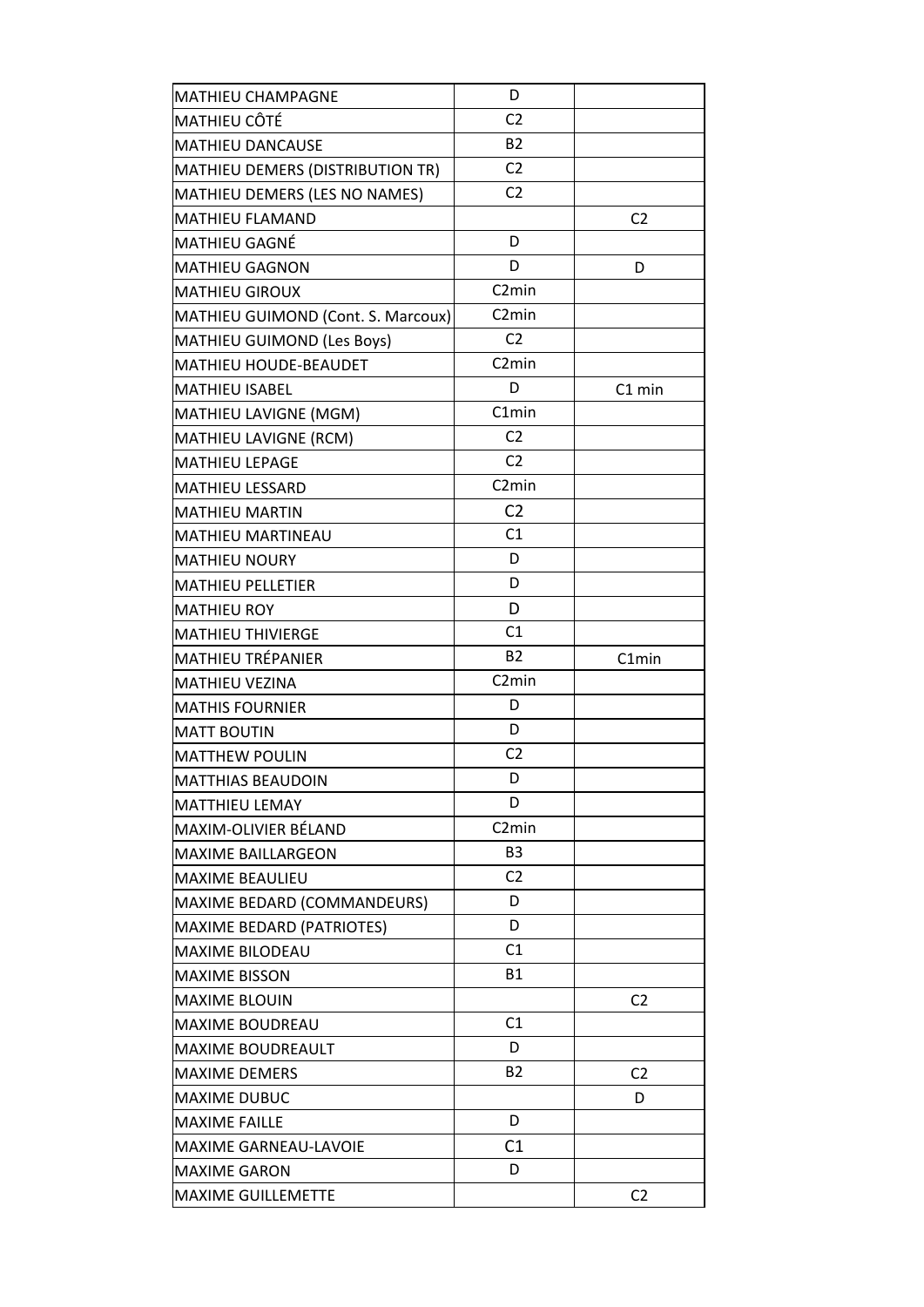| <b>MAXIME GUIMOND</b>            | C <sub>2</sub>     |                |
|----------------------------------|--------------------|----------------|
| <b>MAXIME LABONTE</b>            | C <sub>2</sub>     |                |
| <b>MAXIME LAPOINTE</b>           | C1                 |                |
| <b>MAXIME LAROCHE</b>            | C <sub>2</sub>     |                |
| <b>MAXIME LEGENDRE</b>           | C1                 |                |
| MAXIME NTEZIYAREMYE              | D                  |                |
| <b>MAXIME PAQUET</b>             | C1min              |                |
| <b>MAXIME ROGER</b>              | D                  |                |
| <b>MAXIME ROUSSEAU</b>           | B <sub>3</sub>     |                |
| <b>MAXIME ROYERFAFARD</b>        | B <sub>3</sub>     |                |
| <b>MAXIME SIMARD</b>             | D                  | D              |
| <b>MAXIME SIROIS</b>             | D                  |                |
| <b>MAXIME ST-MARTIN</b>          | B <sub>3</sub>     |                |
| <b>MAXIME ST-ONGE</b>            | C1                 |                |
| <b>MAXIME THIBEAULT-GAUTHIER</b> | D                  |                |
| <b>MAXIME TREMBLAY</b>           | D                  |                |
| MAXYME CADORETTE                 | C1min              |                |
| MICHAEL ASSELIN                  | C1min              |                |
| MICHAEL BEAUDOIN                 | D                  |                |
| MICHAEL BELANGER                 | <b>B2</b>          |                |
| MICHAEL CAMIRÉ                   | C1                 |                |
| MICHAEL CARPENTIER               | D                  |                |
| MICHAEL CROTEAU                  | C <sub>2</sub> min |                |
| MICHAEL DEMERS THERRIEN          | C <sub>2</sub>     |                |
| MICHAEL DENONCOURT               | <b>B2</b>          |                |
| MICHAEL HARVEY                   | D                  |                |
| MICHAËL LAINESSE                 | C <sub>2</sub>     |                |
| MICHAEL LAROSE                   | C1                 |                |
| MICHAEL LEMAY                    | C <sub>2</sub>     |                |
| <b>MICHAEL MICHAUD</b>           | C <sub>2</sub>     |                |
| MICHAEL THERRIEN SAMSON          | D                  |                |
| <b>MICHEL DUTIL</b>              | C <sub>2</sub> min |                |
| <b>MICHEL LINCOURT</b>           |                    | D              |
| MICKAEL BELANGER                 | <b>B2</b>          |                |
| MIGUEL HARVEY                    | C <sub>2</sub> min |                |
| <b>MIGUEL MASSON</b>             | D                  |                |
| MIGUEL THIBAUDEAU                |                    | B <sub>3</sub> |
| MIKE DEBLOIS                     | C <sub>2</sub>     |                |
| <b>NATAN LACROIX</b>             | C <sub>2</sub>     |                |
| NATHAN GAGNÉ                     | C <sub>2</sub> min |                |
| <b>NATHAN LAMBERT</b>            | D                  |                |
| NATHANAEL MCLAUGHLIN             | D                  |                |
| NICHOLAS LEMOINE                 | D                  |                |
| NICOLAS BÉGIN                    | B2                 |                |
| NICOLAS DEMERS                   | D                  |                |
| NICOLAS DULUDE                   | D                  |                |
|                                  |                    |                |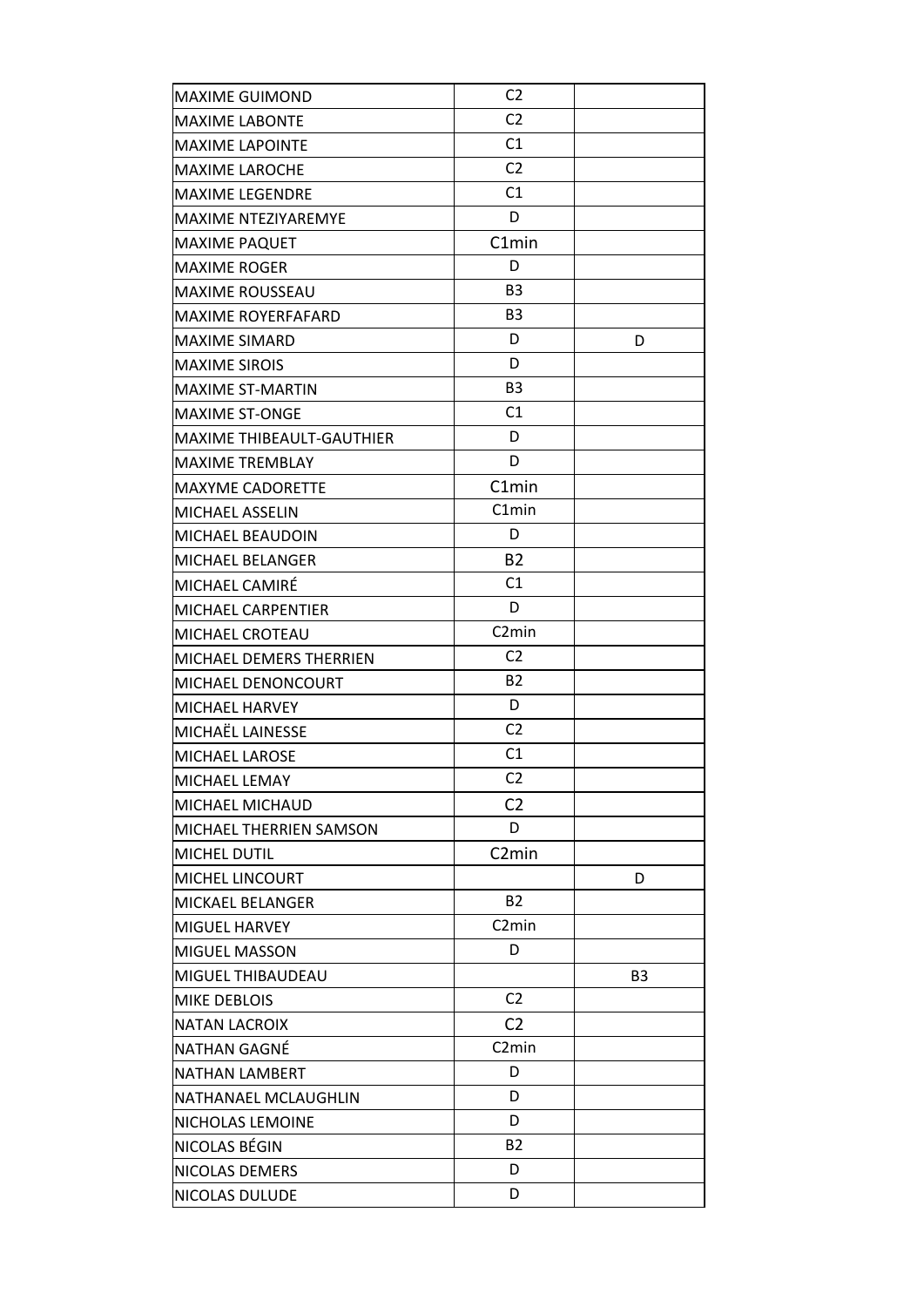| <b>NICOLAS FRADETTE</b>     | D                  |                |
|-----------------------------|--------------------|----------------|
| <b>NICOLAS GAUTHIER</b>     | C <sub>2</sub>     |                |
| NICOLAS GOSSELIN            | D                  |                |
| <b>NICOLAS LALIBERTE</b>    | D                  |                |
| NICOLAS LEMAY               | C <sub>2</sub> min |                |
| <b>NICOLAS LEMIEUX</b>      | D                  |                |
| NICOLAS MAROIS              | C <sub>2</sub>     |                |
| NICOLAS MÉTIVIER            | D                  |                |
| NICOLAS MORIN               | C <sub>2</sub>     |                |
| NICOLAS RICHARD             | D                  | D              |
| <b>NICOLAS ROUTHIER</b>     | C <sub>2</sub> min |                |
| NICOLAS THIBAULT            | D                  |                |
| NICOLAS THIBEAULT-GAUTHIER  | C <sub>2</sub>     | C1min          |
| <b>NORMAND LEMIEUX</b>      | D                  |                |
| <b>OLIVIER BERGERON</b>     | C1                 |                |
| <b>OLIVIER BOUTIN</b>       | D                  |                |
| <b>OLIVIER CARON</b>        | D                  |                |
| OLIVIER DEMERS (MIRAJO)     |                    | C1             |
| OLIVIER DEMERS (PUB LARRY)  | C <sub>2</sub>     |                |
| <b>OLIVIER FARAH-LAJOIE</b> | D                  |                |
| <b>OLIVIER GAUTHIER</b>     | D                  |                |
| OLIVIER GÉRARD              | C <sub>2</sub>     |                |
| <b>OLIVIER GOULET</b>       | C1min              |                |
| <b>OLIVIER HOUDE</b>        | C1min              |                |
| OLIVIER LAFERRIÈRE          | B <sub>3</sub>     |                |
| <b>OLIVIER LAMBERT</b>      | D                  |                |
| <b>OLIVIER LAROCHE</b>      | C1min              |                |
| <b>OLIVIER LEGROS</b>       | B <sub>3</sub>     |                |
| <b>OLIVIER LEMAY</b>        | B <sub>3</sub>     |                |
| <b>OLIVIER MARTINEAU</b>    | C <sub>2</sub> min |                |
| <b>OLIVIER MORIN</b>        | C1                 |                |
| <b>OLIVIER PELCHAT</b>      | C <sub>2</sub>     |                |
| OLIVIER ROUSSEAU            | D                  |                |
| <b>OLIVIER SAINDON</b>      | C <sub>2</sub>     |                |
| <b>OLIVIER SAMSON</b>       | C <sub>2</sub>     |                |
| OLIVIER THIBAULT            | C <sub>2</sub> min | C <sub>2</sub> |
| <b>P-A OUELLET</b>          | C <sub>2</sub> min |                |
| PASCAL COUILLARD            | C <sub>2</sub>     |                |
| PASCAL FOUQUETTE            | C <sub>2</sub>     |                |
| <b>PATRICE AUGER</b>        | B <sub>2</sub>     |                |
| <b>PATRICE BOUCHER</b>      | C <sub>2</sub>     |                |
| <b>PATRICE BOUTIN</b>       | C1min              |                |
| <b>PATRICK BERNIER</b>      | B <sub>3</sub>     |                |
| PATRICK BRÛLÉ               | C <sub>2</sub>     | C <sub>2</sub> |
| <b>PATRICK CHIASSON</b>     | C1                 |                |
| PATRICK DEMERS              | C <sub>2</sub>     |                |
|                             |                    |                |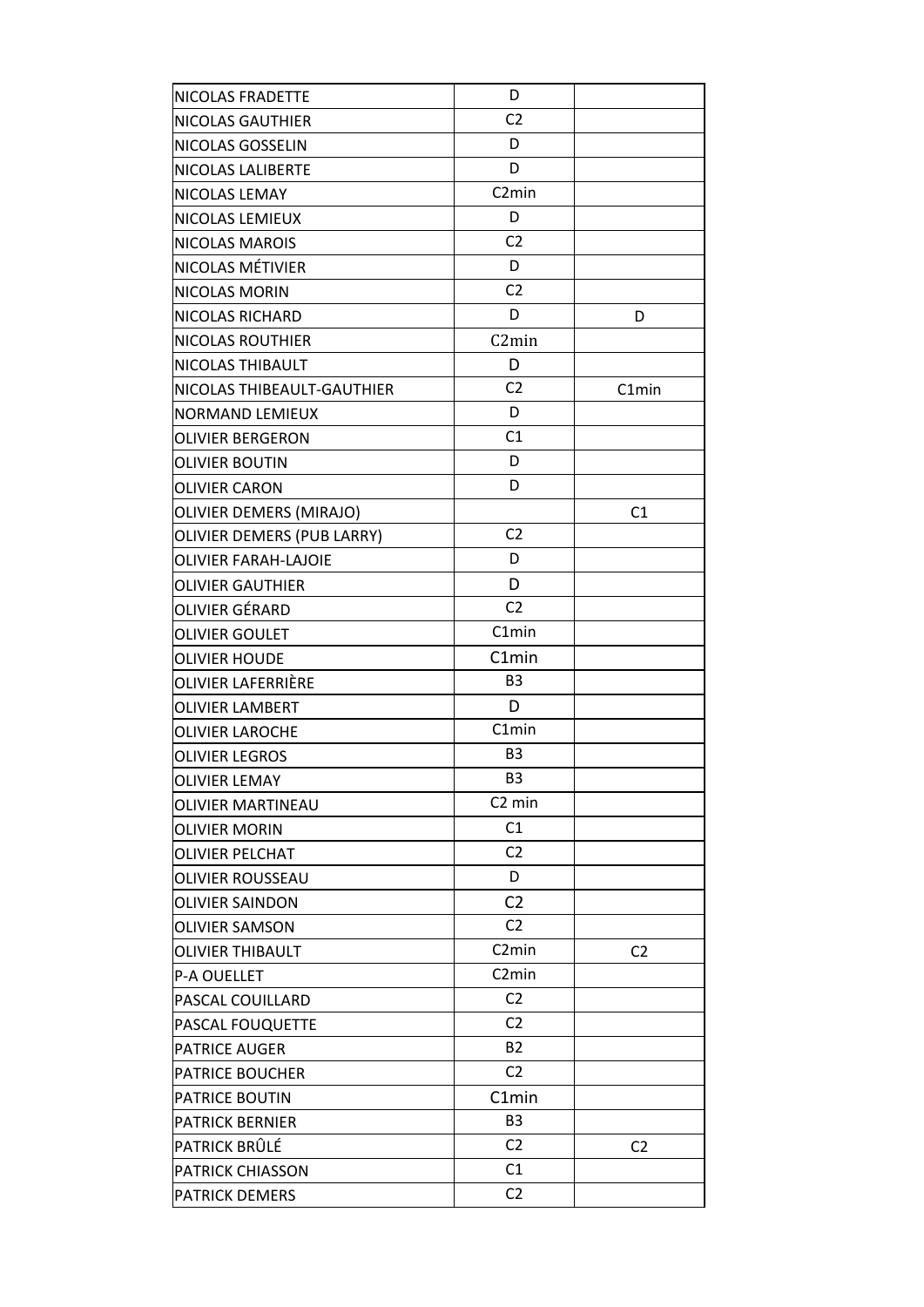| <b>PATRICK GENEST</b>    | C <sub>2</sub>     |                |
|--------------------------|--------------------|----------------|
| <b>PATRICK HOULE</b>     | D                  |                |
| <b>PATRICK LACHANCE</b>  | B <sub>3</sub>     |                |
| <b>PATRICK LAROCHE</b>   | C <sub>2</sub>     |                |
| PATRICK LAVERDIERE       | D                  |                |
| <b>PATRICK MARQUIS</b>   | C1                 |                |
| <b>PATRICK PELLERIN</b>  | D                  |                |
| <b>PATRICK ROUSSEL</b>   |                    | D              |
| <b>PATRICK TALBOT</b>    | D                  |                |
| <b>PHIL FAIT</b>         | D                  |                |
| PHILIPPE BLOUIN          | C <sub>2</sub>     |                |
| PHILIPPE BRETON          | <b>B1</b>          |                |
| PHILIPPE CAOUETTE        | C <sub>2</sub> min |                |
| PHILIPPE GOSSELIN        | D                  |                |
| PHILIPPE LABRECQUE       | C <sub>2</sub> min |                |
| PHILIPPE LEBEL           | D                  |                |
| PHILIPPE PERRON          | D                  |                |
| PHILIPPE POURCHELLE      | D                  |                |
| PHILIPPE SOUCY           | D                  |                |
| PHILIPPE TERRIEN         | C <sub>2</sub>     |                |
| PHILIPPE TREMBLAY        | C1                 |                |
| PHILIPPE TURCOTTE        |                    | C <sub>2</sub> |
| PHILLIPE GOSSELIN        | C <sub>2</sub> min |                |
| PHILLIPPE GIROUX         | B <sub>3</sub>     |                |
| PIER-ANTOINE DUMONT      | D                  |                |
| PIER-KARL LANCTÔT        | D                  |                |
| PIER-LUC ASSELIN         | D                  |                |
| PIER-LUC CÔTÉ            | C <sub>2</sub>     |                |
| PIER-LUC LATULIPE        | C <sub>1</sub>     |                |
| PIER-LUC MOREAU          | C <sub>2</sub>     |                |
| PIER-OLIVIER CLICHE      | D                  |                |
| PIERLUC TRÉPANIER        | B <sub>2</sub>     |                |
| PIERRE GOUGEON           | C <sub>2</sub>     |                |
| PIERRE VERMETTE          |                    | C <sub>2</sub> |
| PIERRE-ALEXANDRE BERNIER | D                  |                |
| PIERRE-ANTOINE CHRÉTIEN  | C <sub>2</sub>     | D              |
| PIERRE-ANTOINE ROUTHIER  | D                  |                |
| PIERRE-LUC BERGERON      | C <sub>1</sub>     |                |
| PIERRE-LUC BOUCHER       | C1min              |                |
| PIERRE-LUC HARDY         | C <sub>2</sub>     |                |
| PIERRE-LUC HENRI         | D                  |                |
| PIERRE-LUC LATULIPPE     | C <sub>2</sub>     |                |
| PIERRE-MARC CHAMPAGNE    | B <sub>3</sub>     |                |
| PIERRE-OLIVIER LEFEBVRE  | C <sub>2</sub> min |                |
| PIERRE-OLIVIER POIRIER   | C <sub>2</sub>     |                |
| PIERRICK LEMAY           | C1                 |                |
|                          |                    |                |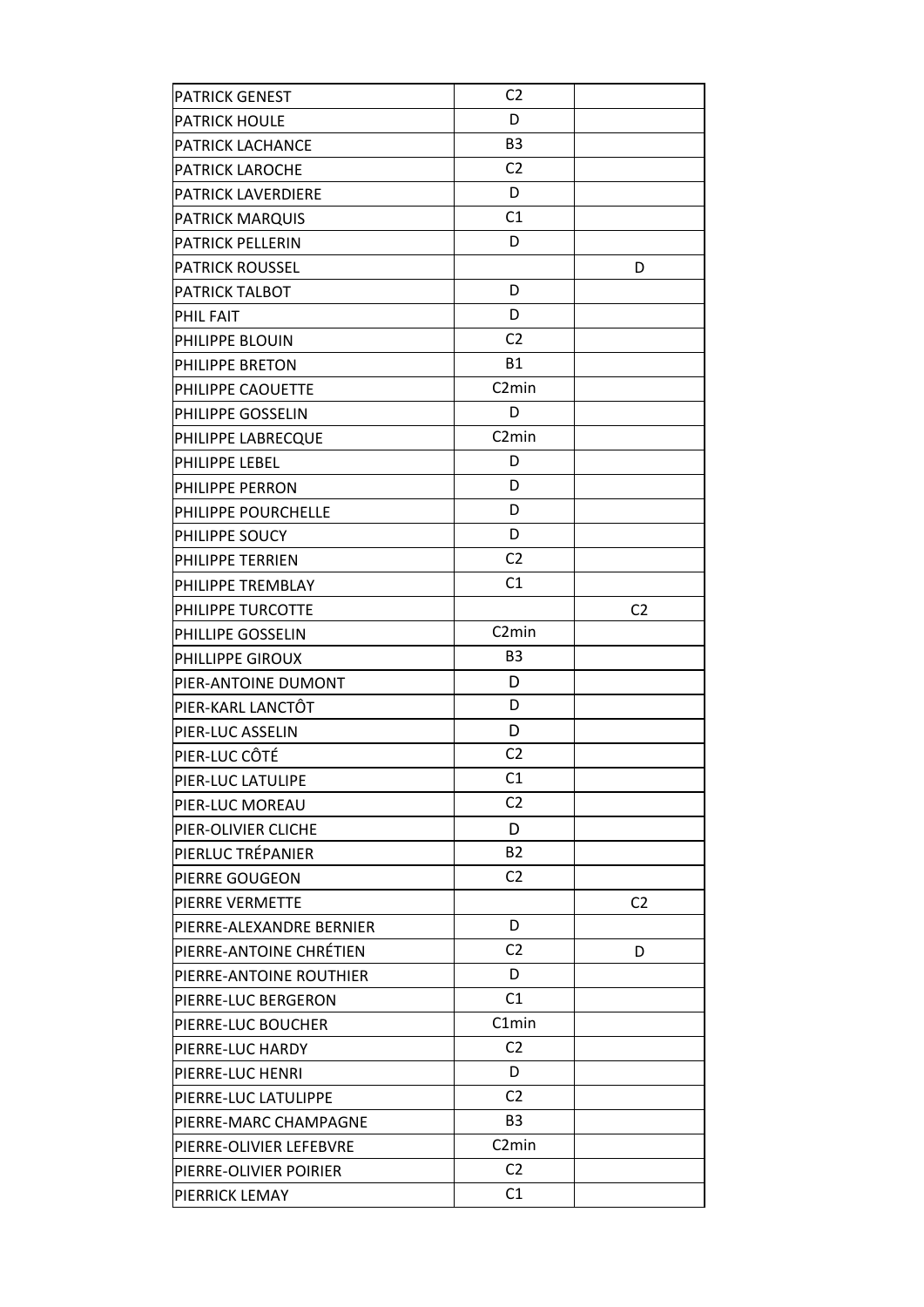| RAFAEL DION                   | C <sub>1</sub>     | C1min              |
|-------------------------------|--------------------|--------------------|
| RAPHAEL ANCTIL                | D                  |                    |
| RAPHAEL BLOUIN                | D                  |                    |
| <b>RAPHAEL BRETON</b>         |                    | C <sub>2</sub> min |
| RAPHAEL BRULÉ                 | C <sub>2</sub>     |                    |
| RAPHAEL CASTONGUAY            | D                  | C <sub>2</sub>     |
| RAPHAËL DEMERS                | C <sub>1</sub>     |                    |
| RAPHAËL DUBOIS                | B <sub>3</sub>     |                    |
| RAPHAEL GUIMOND               | <b>B1</b>          |                    |
| RAPHAËL LECOURS               | D                  | D                  |
| RAPHAEL MOREAU                |                    | <b>B2</b>          |
| RAPHAEL THIBEAULT-GAUTHIER    | D                  |                    |
| RÉAL GUILLEMETTE              | D                  |                    |
| <b>REGIS THIBAULT</b>         | D                  |                    |
| RÉMI BERGERON FERLAND         | C1                 |                    |
| RÉMI OUELLET                  | C <sub>2</sub>     |                    |
| <b>REMI-PIER BOIVERT</b>      | C <sub>2</sub>     | C <sub>1</sub>     |
| RÉMY LEHOUX                   | C <sub>1</sub>     |                    |
| RÉMY PERUSSE                  | D                  |                    |
| RÉMY RANCOURT                 | C <sub>2</sub>     |                    |
| RENÉ DESRUISSEAUX             | D                  |                    |
| RENÉ RIVARD                   | <b>B2</b>          |                    |
| <b>RENÉ ROY</b>               | D                  |                    |
| RENÉ-PIERRE TURMEL            | D                  |                    |
| ROBIN GAGNON THÉRIAULT        | C1                 |                    |
| <b>SACHA THIBEAULT</b>        | F7                 |                    |
| <b>SAMMY CHIASON</b>          | C1                 |                    |
| <b>SAMMY DUBOIS</b>           | <b>B1</b>          |                    |
| SAMUEL BEAUMONT               | C1                 |                    |
| SAMUEL BÉDARD                 | C2                 |                    |
| SAMUEL BÉLAND                 |                    | D                  |
| SAMUEL BÉLAND                 | C <sub>2</sub> min |                    |
| SAMUEL BERGERON (UMANO MED)   | D                  |                    |
| SAMUEL BERGERON (YOUNG BULLS) | C1                 |                    |
| <b>SAMUEL BISSON</b>          | <b>B2</b>          |                    |
| <b>SAMUEL BLAIS</b>           | C1 min             |                    |
| <b>SAMUEL CARON</b>           | C <sub>2</sub>     |                    |
| SAMUEL CHOUINARD              | C <sub>1</sub>     |                    |
| SAMUEL DOUCET                 | C <sub>2</sub> min |                    |
| SAMUEL DROLET                 | D                  |                    |
| <b>SAMUEL DUBOIS</b>          | C1min              |                    |
| SAMUEL DUQUET                 | D                  |                    |
| <b>SAMUEL FONTAINE</b>        | D                  |                    |
| <b>SAMUEL FORTIN</b>          | B <sub>3</sub>     |                    |
| <b>SAMUEL FOURNIER</b>        | $C1$ min           |                    |
| SAMUEL LACASSE                | D                  |                    |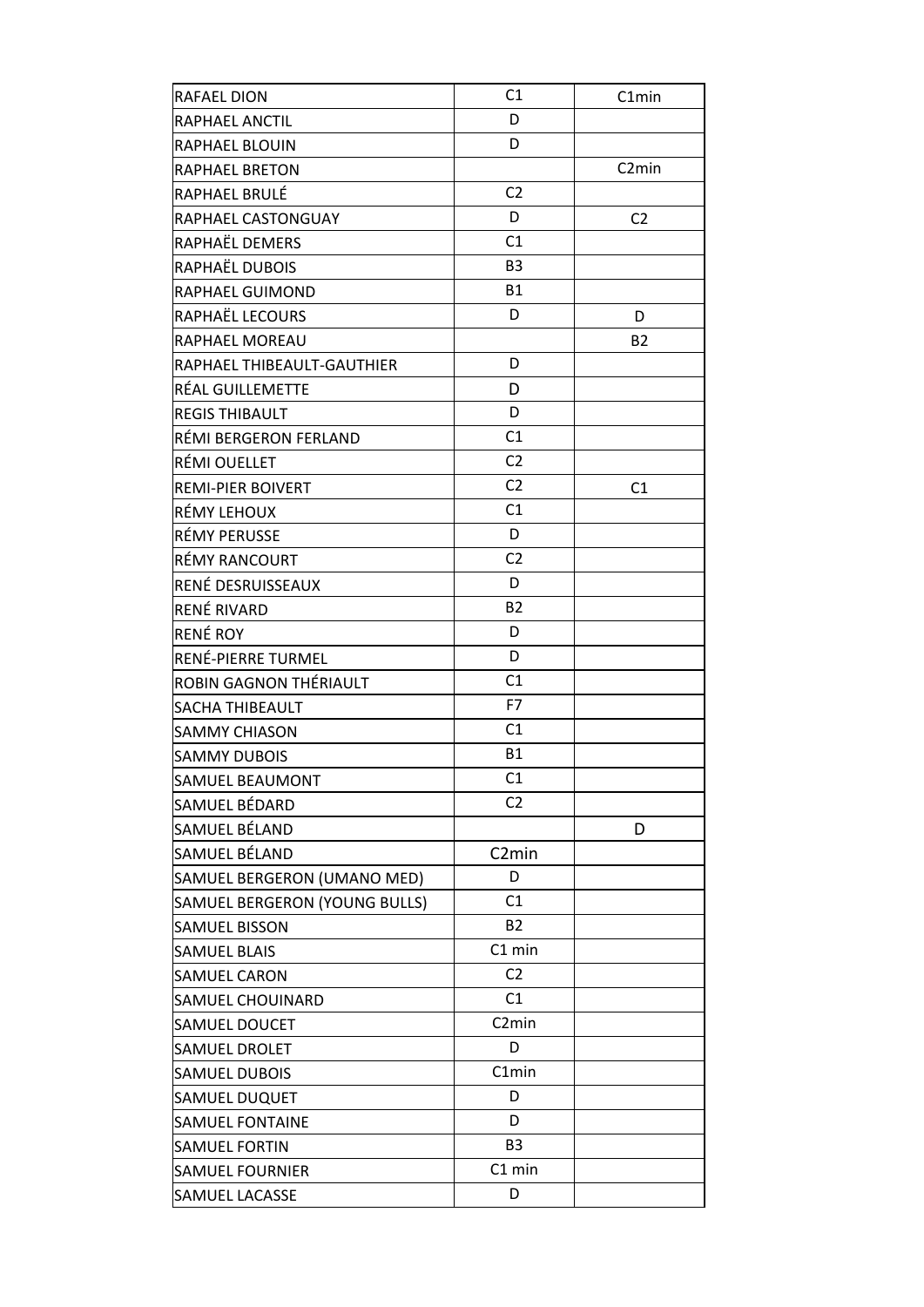| <b>SAMUEL LANDRY</b>        | <b>B2</b>          |                    |
|-----------------------------|--------------------|--------------------|
| <b>SAMUEL LAQUERRE</b>      | D                  |                    |
| <b>SAMUEL LAROCHE</b>       | C <sub>2</sub>     |                    |
| SAMUEL LÉVESQUE             | D                  |                    |
| <b>SAMUEL MARCEAU</b>       |                    | D                  |
| SAMUEL MARTINEAU            | C1                 |                    |
| SAMUEL MARTINEAU PLANTE     | C <sub>2</sub>     |                    |
| SAMUEL PAQUET               | D                  |                    |
| <b>SAMUEL PLANTE</b>        | <b>B2</b>          |                    |
| <b>SAMUEL POULIN</b>        | B <sub>3</sub>     |                    |
| <b>SAMUEL ROY</b>           | C <sub>2</sub>     |                    |
| SAMUEL THIBODEAU            | C <sub>2</sub> min |                    |
| <b>SAMUEL VALLIERE</b>      | D                  |                    |
| SAMUEL VIGNEAULT-LECLERC    | D                  |                    |
| <b>SEAN GINGRAS</b>         | <b>B2</b>          |                    |
| <b>SEBASTIEN ALLARD</b>     |                    | C <sub>2</sub>     |
| <b>SEBASTIEN BEDARD</b>     | C <sub>2</sub>     |                    |
| SÉBASTIEN CHAMPOUX          |                    | C <sub>2</sub>     |
| <b>SEBASTIEN COLLIN</b>     | C <sub>2</sub>     | C <sub>2</sub> min |
| SÉBASTIEN COSI              | D                  |                    |
| SÉBASTIEN CÔTÉ              | C <sub>2</sub>     |                    |
| SÉBASTIEN COUTURE           | D                  |                    |
| <b>SEBASTIEN FILLION</b>    |                    | D                  |
| <b>SEBASTIEN FORTIN</b>     | C <sub>2</sub>     |                    |
| SÉBASTIEN GAMACHE           | C <sub>2</sub>     |                    |
| <b>SEBASTIEN GAUTHIER</b>   |                    | D                  |
| <b>SEBASTIEN MAROIS</b>     | B <sub>3</sub>     |                    |
| <b>SEBASTIEN NOEL</b>       | C <sub>2</sub>     |                    |
| SÉBASTIEN O'LEARY           | C <sub>2</sub>     |                    |
| <b>SEBASTIEN PAQUET</b>     | C <sub>2</sub>     |                    |
| SÉBASTIEN POULIN            | C <sub>2</sub> min |                    |
| SÉBASTIEN ROUSSEAU          | <b>B1</b>          |                    |
| SÉBASTIEN ROUX              | C <sub>2</sub>     |                    |
| SÉBASTIEN SAMSON            | C1                 |                    |
| <b>SEBASTIEN SEVIGNY</b>    | C <sub>2</sub>     |                    |
| <b>SERGE BERNARD DURAND</b> | C1                 |                    |
| <b>SERGE GRENIER</b>        | D                  |                    |
| <b>SERGE PERREAULT</b>      | C <sub>2</sub> min |                    |
| <b>SIMON COOK</b>           | C <sub>2</sub>     |                    |
| <b>SIMON DUFOUR</b>         | C <sub>2</sub> min |                    |
| SIMON HOUDE-BEAUDET         | C <sub>2</sub> min | C <sub>2</sub>     |
| <b>SIMON LAPRISE</b>        | B <sub>3</sub>     |                    |
| <b>SIMON LAROCHE</b>        | C <sub>2</sub>     |                    |
| <b>SIMON LEBLANC</b>        | C <sub>2</sub>     |                    |
| <b>SIMON PLANTE</b>         |                    | C1                 |
| <b>SIMON ROUSSEAU</b>       | C <sub>2</sub> min |                    |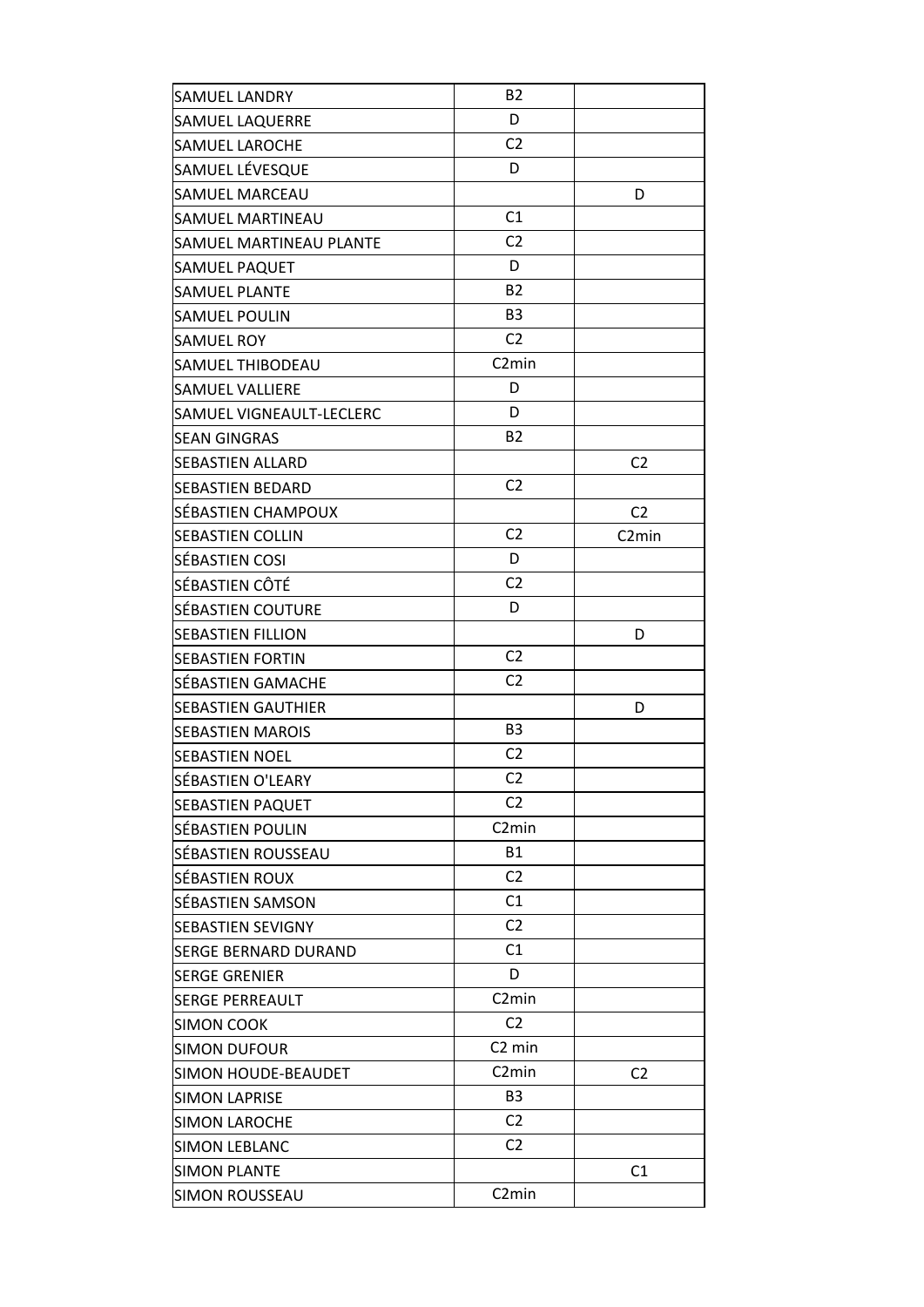| <b>SIMON TESSIER</b>     | C <sub>2</sub>     |   |
|--------------------------|--------------------|---|
| <b>SIMON VALLEE</b>      | C <sub>1</sub> min |   |
| <b>STEEVE SIMARD</b>     |                    | D |
| STÉPHANE BLANCHET        | B <sub>3</sub>     |   |
| STÉPHANE CÔTÉ            | C <sub>2</sub>     |   |
| <b>STEPHANE DION</b>     | D                  |   |
| STÉPHANE FILLION         | C <sub>2</sub>     |   |
| STÉPHANE HUPPÉ           | C1min              |   |
| STÉPHANE PAQUET          | C <sub>2</sub>     |   |
| <b>STEPHANE POIRIER</b>  | D                  |   |
| STÉPHANE RICHARD         | C1                 |   |
| <b>STEVE COTE</b>        | C <sub>2</sub>     |   |
| <b>STEVE MATTON</b>      | D                  |   |
| <b>STEVE PELLETIER</b>   | C1                 |   |
| <b>STEVEN BOUFFARD</b>   | C <sub>2</sub> min |   |
| <b>STEVEN CHAMPAGNE</b>  | C <sub>2</sub>     |   |
| <b>STEVEN DEBLOIS</b>    | C <sub>2</sub> min |   |
| <b>STEVEN LAROCHE</b>    | D                  |   |
| <b>STEVEN MICHAUD</b>    |                    | D |
| <b>STEVEN MOREAU</b>     | C <sub>2</sub>     |   |
| <b>STEVEN ROUSSEAU</b>   | C <sub>2</sub>     |   |
| <b>STEVEN SAMSON</b>     | C <sub>2</sub>     |   |
| SYLVAIN BOSSÉ            | C <sub>2</sub>     |   |
| <b>SYLVAIN CAUX</b>      | C <sub>2</sub>     |   |
| <b>SYLVAIN SANSFACON</b> | B <sub>3</sub>     |   |
| SYLVAIN VÉZINA           | D                  |   |
| <b>SYLVAIN VIDAL</b>     | D                  |   |
| <b>TCHAD LEMAY</b>       | C1                 |   |
| THIERRY MARTINEAU        | C <sub>1</sub>     |   |
| THOMAS BELLEAU           | <b>B1</b>          |   |
| THOMAS DUBÉ              | C <sub>2</sub>     |   |
| THOMAS DUBÉ              | D                  |   |
| THOMAS EVERS             | D                  |   |
| THOMAS GARNEAU           | D                  |   |
| THOMAS GUIMOND           | C2                 |   |
| THOMAS PERRY             |                    | D |
| THOMAS SIMONEAU          | C <sub>2</sub>     |   |
| THOMAS ST-MAURICE        | C <sub>2</sub>     |   |
| THOMAS TARDIF-LEROUX     | D                  |   |
| <b>THOMAS TURGEON</b>    | C1min              |   |
| THOMAS VERRET            | C <sub>1</sub>     |   |
| TIMMY RICHARD            | C <sub>2</sub>     |   |
| <b>TOBBY DUVAL</b>       | C1                 |   |
| TOM ROBITAILLE           | D                  |   |
| TOMMY BOUCHER            | D                  |   |
| TOMMY CARDINAL           | C1min              |   |
|                          |                    |   |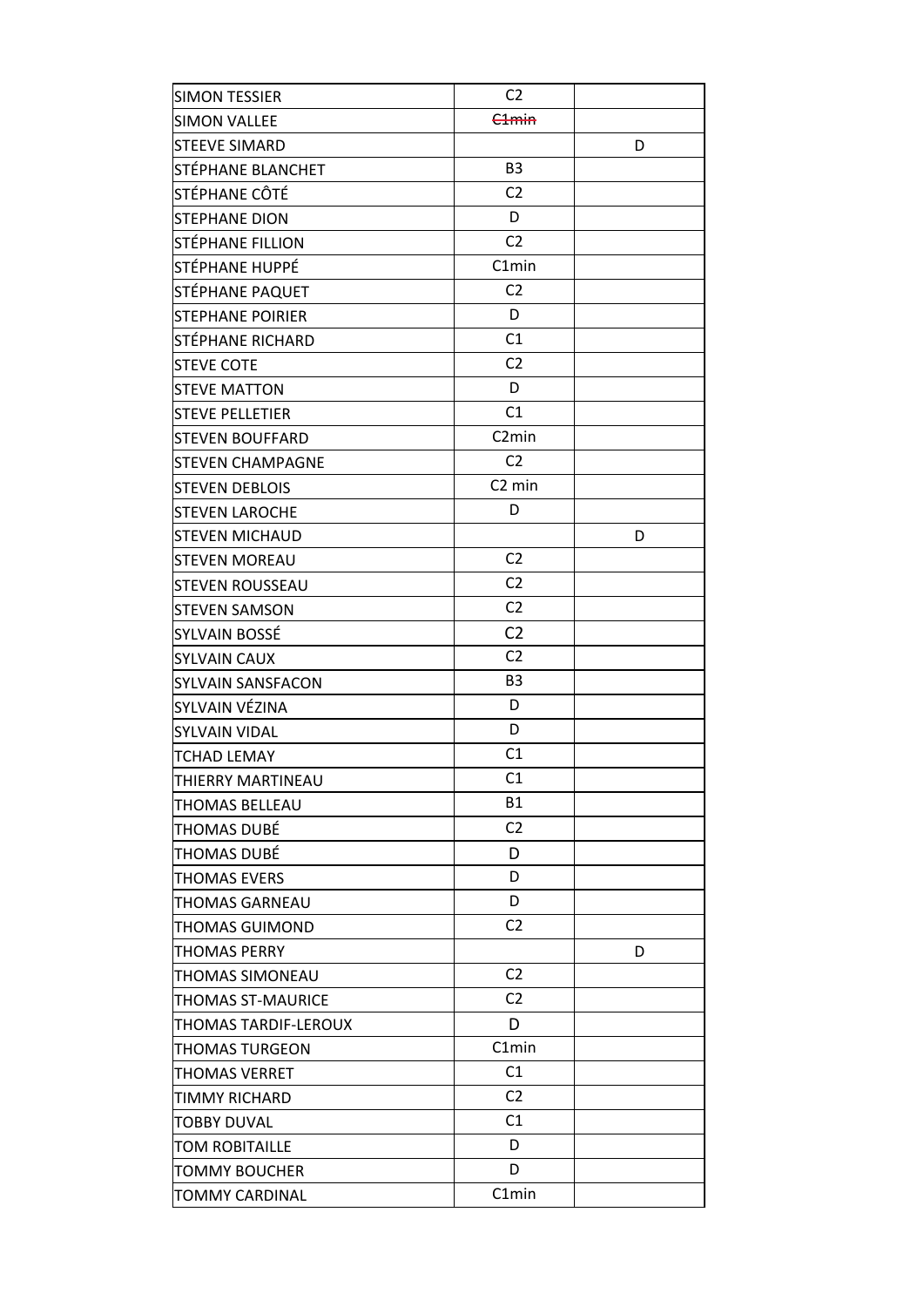| C1<br><b>TOMMY DESROCHERS</b><br>D<br>TOMMY GIGUÈRE<br>C <sub>2</sub> min<br>TOMMY ROYER<br>D<br><b>TOMMY RUSSELL</b><br>C <sub>2</sub><br>TRISTAN BEAUDOIN<br>C <sub>2</sub><br>TRISTAN BRETON<br>D<br>TRISTAN EVERS LAQUERRE<br>C <sub>2</sub><br>TRISTAN GAGNON<br><b>TRISTAN LAVOIE</b><br>D<br>C <sub>2</sub><br><b>VINCENT BEAUMONT</b><br>D<br>VINCENT BÉLANGER<br>D<br><b>VINCENT BERGERON</b><br>C <sub>2</sub><br><b>VINCENT BLANCHET</b><br>C <sub>2</sub><br><b>VINCENT COTE</b><br><b>B2</b><br>VINCENT CROTEAU (DEKLOTB)<br>C <sub>2</sub><br>C <sub>2</sub><br>VINCENT CROTEAU (IRISH KINGS)<br>D<br><b>VINCENT DROLET</b><br>C1<br><b>VINCENT FRECHETTE</b><br>D<br><b>VINCENT GIRARD</b><br>C <sub>2</sub><br><b>VINCENT HAMEL HUARD</b><br>C <sub>2</sub><br>VINCENT LAFLAMME<br>D<br><b>VINCENT LAROCQUE</b><br>C1<br><b>VINCENT LEPAGE</b><br>VINCENT MÉNARD<br>D<br>D<br><b>VINCENT MORENCY</b><br>D<br><b>VINCENT RAYMOND</b><br>C <sub>2</sub> min<br><b>VINCENT ROUSSEAU</b><br>C <sub>2</sub><br>C2<br><b>VINCENT TANGUAY</b><br>B <sub>3</sub><br><b>VINCENT TURGEON</b><br>D<br>WILLIAM BÉLANGER<br>C <sub>2</sub><br>WILLIAM BERGERON (GROS CAVES)<br>C1<br>WILLIAM BERGERON (WARRIORS)<br>WILLIAM BOURQUE<br>D<br>C <sub>2</sub><br>WILLIAM BROCHU<br>WILLIAM CÔTÉ<br>D<br>B <sub>3</sub><br>WILLIAM CÔTÉ (THUNDER)<br>C <sub>2</sub><br><b>WILLIAM DAIGLE</b><br>C1<br><b>WILLIAM FILLION</b><br>C <sub>2</sub> min<br>WILLIAM FOURNIER<br>B <sub>3</sub><br><b>WILLIAM HOUDE</b><br>C <sub>2</sub><br><b>WILLIAM LAINESSE</b><br>D<br>C <sub>2</sub><br><b>WILLIAM MORIN</b><br>D<br><b>WILLIAM NOEL</b><br>C <sub>2</sub><br>WILLIAM PERREAULT | <b>TOMMY CROTEAU</b>  | <b>B2</b> |  |
|--------------------------------------------------------------------------------------------------------------------------------------------------------------------------------------------------------------------------------------------------------------------------------------------------------------------------------------------------------------------------------------------------------------------------------------------------------------------------------------------------------------------------------------------------------------------------------------------------------------------------------------------------------------------------------------------------------------------------------------------------------------------------------------------------------------------------------------------------------------------------------------------------------------------------------------------------------------------------------------------------------------------------------------------------------------------------------------------------------------------------------------------------------------------------------------------------------------------------------------------------------------------------------------------------------------------------------------------------------------------------------------------------------------------------------------------------------------------------------------------------------------------------------------------------------------------------------------------------------------------------------------------------------------------------------|-----------------------|-----------|--|
|                                                                                                                                                                                                                                                                                                                                                                                                                                                                                                                                                                                                                                                                                                                                                                                                                                                                                                                                                                                                                                                                                                                                                                                                                                                                                                                                                                                                                                                                                                                                                                                                                                                                                |                       |           |  |
|                                                                                                                                                                                                                                                                                                                                                                                                                                                                                                                                                                                                                                                                                                                                                                                                                                                                                                                                                                                                                                                                                                                                                                                                                                                                                                                                                                                                                                                                                                                                                                                                                                                                                |                       |           |  |
|                                                                                                                                                                                                                                                                                                                                                                                                                                                                                                                                                                                                                                                                                                                                                                                                                                                                                                                                                                                                                                                                                                                                                                                                                                                                                                                                                                                                                                                                                                                                                                                                                                                                                |                       |           |  |
|                                                                                                                                                                                                                                                                                                                                                                                                                                                                                                                                                                                                                                                                                                                                                                                                                                                                                                                                                                                                                                                                                                                                                                                                                                                                                                                                                                                                                                                                                                                                                                                                                                                                                |                       |           |  |
|                                                                                                                                                                                                                                                                                                                                                                                                                                                                                                                                                                                                                                                                                                                                                                                                                                                                                                                                                                                                                                                                                                                                                                                                                                                                                                                                                                                                                                                                                                                                                                                                                                                                                |                       |           |  |
|                                                                                                                                                                                                                                                                                                                                                                                                                                                                                                                                                                                                                                                                                                                                                                                                                                                                                                                                                                                                                                                                                                                                                                                                                                                                                                                                                                                                                                                                                                                                                                                                                                                                                |                       |           |  |
|                                                                                                                                                                                                                                                                                                                                                                                                                                                                                                                                                                                                                                                                                                                                                                                                                                                                                                                                                                                                                                                                                                                                                                                                                                                                                                                                                                                                                                                                                                                                                                                                                                                                                |                       |           |  |
|                                                                                                                                                                                                                                                                                                                                                                                                                                                                                                                                                                                                                                                                                                                                                                                                                                                                                                                                                                                                                                                                                                                                                                                                                                                                                                                                                                                                                                                                                                                                                                                                                                                                                |                       |           |  |
|                                                                                                                                                                                                                                                                                                                                                                                                                                                                                                                                                                                                                                                                                                                                                                                                                                                                                                                                                                                                                                                                                                                                                                                                                                                                                                                                                                                                                                                                                                                                                                                                                                                                                |                       |           |  |
|                                                                                                                                                                                                                                                                                                                                                                                                                                                                                                                                                                                                                                                                                                                                                                                                                                                                                                                                                                                                                                                                                                                                                                                                                                                                                                                                                                                                                                                                                                                                                                                                                                                                                |                       |           |  |
|                                                                                                                                                                                                                                                                                                                                                                                                                                                                                                                                                                                                                                                                                                                                                                                                                                                                                                                                                                                                                                                                                                                                                                                                                                                                                                                                                                                                                                                                                                                                                                                                                                                                                |                       |           |  |
|                                                                                                                                                                                                                                                                                                                                                                                                                                                                                                                                                                                                                                                                                                                                                                                                                                                                                                                                                                                                                                                                                                                                                                                                                                                                                                                                                                                                                                                                                                                                                                                                                                                                                |                       |           |  |
|                                                                                                                                                                                                                                                                                                                                                                                                                                                                                                                                                                                                                                                                                                                                                                                                                                                                                                                                                                                                                                                                                                                                                                                                                                                                                                                                                                                                                                                                                                                                                                                                                                                                                |                       |           |  |
|                                                                                                                                                                                                                                                                                                                                                                                                                                                                                                                                                                                                                                                                                                                                                                                                                                                                                                                                                                                                                                                                                                                                                                                                                                                                                                                                                                                                                                                                                                                                                                                                                                                                                |                       |           |  |
|                                                                                                                                                                                                                                                                                                                                                                                                                                                                                                                                                                                                                                                                                                                                                                                                                                                                                                                                                                                                                                                                                                                                                                                                                                                                                                                                                                                                                                                                                                                                                                                                                                                                                |                       |           |  |
|                                                                                                                                                                                                                                                                                                                                                                                                                                                                                                                                                                                                                                                                                                                                                                                                                                                                                                                                                                                                                                                                                                                                                                                                                                                                                                                                                                                                                                                                                                                                                                                                                                                                                |                       |           |  |
|                                                                                                                                                                                                                                                                                                                                                                                                                                                                                                                                                                                                                                                                                                                                                                                                                                                                                                                                                                                                                                                                                                                                                                                                                                                                                                                                                                                                                                                                                                                                                                                                                                                                                |                       |           |  |
|                                                                                                                                                                                                                                                                                                                                                                                                                                                                                                                                                                                                                                                                                                                                                                                                                                                                                                                                                                                                                                                                                                                                                                                                                                                                                                                                                                                                                                                                                                                                                                                                                                                                                |                       |           |  |
|                                                                                                                                                                                                                                                                                                                                                                                                                                                                                                                                                                                                                                                                                                                                                                                                                                                                                                                                                                                                                                                                                                                                                                                                                                                                                                                                                                                                                                                                                                                                                                                                                                                                                |                       |           |  |
|                                                                                                                                                                                                                                                                                                                                                                                                                                                                                                                                                                                                                                                                                                                                                                                                                                                                                                                                                                                                                                                                                                                                                                                                                                                                                                                                                                                                                                                                                                                                                                                                                                                                                |                       |           |  |
|                                                                                                                                                                                                                                                                                                                                                                                                                                                                                                                                                                                                                                                                                                                                                                                                                                                                                                                                                                                                                                                                                                                                                                                                                                                                                                                                                                                                                                                                                                                                                                                                                                                                                |                       |           |  |
|                                                                                                                                                                                                                                                                                                                                                                                                                                                                                                                                                                                                                                                                                                                                                                                                                                                                                                                                                                                                                                                                                                                                                                                                                                                                                                                                                                                                                                                                                                                                                                                                                                                                                |                       |           |  |
|                                                                                                                                                                                                                                                                                                                                                                                                                                                                                                                                                                                                                                                                                                                                                                                                                                                                                                                                                                                                                                                                                                                                                                                                                                                                                                                                                                                                                                                                                                                                                                                                                                                                                |                       |           |  |
|                                                                                                                                                                                                                                                                                                                                                                                                                                                                                                                                                                                                                                                                                                                                                                                                                                                                                                                                                                                                                                                                                                                                                                                                                                                                                                                                                                                                                                                                                                                                                                                                                                                                                |                       |           |  |
|                                                                                                                                                                                                                                                                                                                                                                                                                                                                                                                                                                                                                                                                                                                                                                                                                                                                                                                                                                                                                                                                                                                                                                                                                                                                                                                                                                                                                                                                                                                                                                                                                                                                                |                       |           |  |
|                                                                                                                                                                                                                                                                                                                                                                                                                                                                                                                                                                                                                                                                                                                                                                                                                                                                                                                                                                                                                                                                                                                                                                                                                                                                                                                                                                                                                                                                                                                                                                                                                                                                                |                       |           |  |
|                                                                                                                                                                                                                                                                                                                                                                                                                                                                                                                                                                                                                                                                                                                                                                                                                                                                                                                                                                                                                                                                                                                                                                                                                                                                                                                                                                                                                                                                                                                                                                                                                                                                                |                       |           |  |
|                                                                                                                                                                                                                                                                                                                                                                                                                                                                                                                                                                                                                                                                                                                                                                                                                                                                                                                                                                                                                                                                                                                                                                                                                                                                                                                                                                                                                                                                                                                                                                                                                                                                                | <b>VINCENT ROUSSY</b> |           |  |
|                                                                                                                                                                                                                                                                                                                                                                                                                                                                                                                                                                                                                                                                                                                                                                                                                                                                                                                                                                                                                                                                                                                                                                                                                                                                                                                                                                                                                                                                                                                                                                                                                                                                                |                       |           |  |
|                                                                                                                                                                                                                                                                                                                                                                                                                                                                                                                                                                                                                                                                                                                                                                                                                                                                                                                                                                                                                                                                                                                                                                                                                                                                                                                                                                                                                                                                                                                                                                                                                                                                                |                       |           |  |
|                                                                                                                                                                                                                                                                                                                                                                                                                                                                                                                                                                                                                                                                                                                                                                                                                                                                                                                                                                                                                                                                                                                                                                                                                                                                                                                                                                                                                                                                                                                                                                                                                                                                                |                       |           |  |
|                                                                                                                                                                                                                                                                                                                                                                                                                                                                                                                                                                                                                                                                                                                                                                                                                                                                                                                                                                                                                                                                                                                                                                                                                                                                                                                                                                                                                                                                                                                                                                                                                                                                                |                       |           |  |
|                                                                                                                                                                                                                                                                                                                                                                                                                                                                                                                                                                                                                                                                                                                                                                                                                                                                                                                                                                                                                                                                                                                                                                                                                                                                                                                                                                                                                                                                                                                                                                                                                                                                                |                       |           |  |
|                                                                                                                                                                                                                                                                                                                                                                                                                                                                                                                                                                                                                                                                                                                                                                                                                                                                                                                                                                                                                                                                                                                                                                                                                                                                                                                                                                                                                                                                                                                                                                                                                                                                                |                       |           |  |
|                                                                                                                                                                                                                                                                                                                                                                                                                                                                                                                                                                                                                                                                                                                                                                                                                                                                                                                                                                                                                                                                                                                                                                                                                                                                                                                                                                                                                                                                                                                                                                                                                                                                                |                       |           |  |
|                                                                                                                                                                                                                                                                                                                                                                                                                                                                                                                                                                                                                                                                                                                                                                                                                                                                                                                                                                                                                                                                                                                                                                                                                                                                                                                                                                                                                                                                                                                                                                                                                                                                                |                       |           |  |
|                                                                                                                                                                                                                                                                                                                                                                                                                                                                                                                                                                                                                                                                                                                                                                                                                                                                                                                                                                                                                                                                                                                                                                                                                                                                                                                                                                                                                                                                                                                                                                                                                                                                                |                       |           |  |
|                                                                                                                                                                                                                                                                                                                                                                                                                                                                                                                                                                                                                                                                                                                                                                                                                                                                                                                                                                                                                                                                                                                                                                                                                                                                                                                                                                                                                                                                                                                                                                                                                                                                                |                       |           |  |
|                                                                                                                                                                                                                                                                                                                                                                                                                                                                                                                                                                                                                                                                                                                                                                                                                                                                                                                                                                                                                                                                                                                                                                                                                                                                                                                                                                                                                                                                                                                                                                                                                                                                                |                       |           |  |
|                                                                                                                                                                                                                                                                                                                                                                                                                                                                                                                                                                                                                                                                                                                                                                                                                                                                                                                                                                                                                                                                                                                                                                                                                                                                                                                                                                                                                                                                                                                                                                                                                                                                                |                       |           |  |
|                                                                                                                                                                                                                                                                                                                                                                                                                                                                                                                                                                                                                                                                                                                                                                                                                                                                                                                                                                                                                                                                                                                                                                                                                                                                                                                                                                                                                                                                                                                                                                                                                                                                                |                       |           |  |
|                                                                                                                                                                                                                                                                                                                                                                                                                                                                                                                                                                                                                                                                                                                                                                                                                                                                                                                                                                                                                                                                                                                                                                                                                                                                                                                                                                                                                                                                                                                                                                                                                                                                                |                       |           |  |
|                                                                                                                                                                                                                                                                                                                                                                                                                                                                                                                                                                                                                                                                                                                                                                                                                                                                                                                                                                                                                                                                                                                                                                                                                                                                                                                                                                                                                                                                                                                                                                                                                                                                                |                       |           |  |
|                                                                                                                                                                                                                                                                                                                                                                                                                                                                                                                                                                                                                                                                                                                                                                                                                                                                                                                                                                                                                                                                                                                                                                                                                                                                                                                                                                                                                                                                                                                                                                                                                                                                                |                       |           |  |
|                                                                                                                                                                                                                                                                                                                                                                                                                                                                                                                                                                                                                                                                                                                                                                                                                                                                                                                                                                                                                                                                                                                                                                                                                                                                                                                                                                                                                                                                                                                                                                                                                                                                                |                       |           |  |